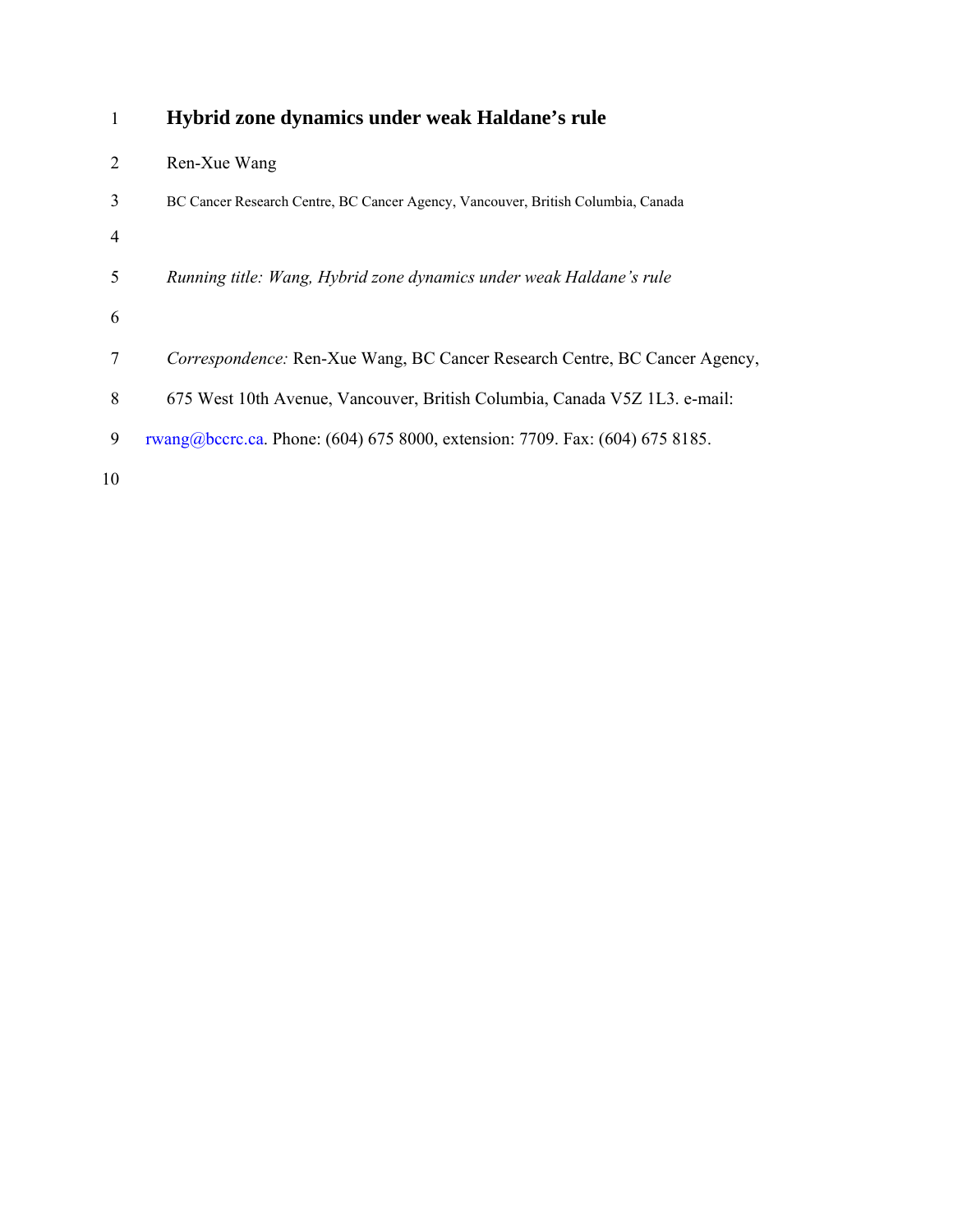| 11 | The ability of genetic isolation to block gene flow plays a key role in the speciation of           |
|----|-----------------------------------------------------------------------------------------------------|
| 12 | sexually reproducing organisms. This paper analyses the hybrid zone dynamics affected               |
| 13 | by "weak" Haldane's rule, namely the incomplete hybrids inferiority                                 |
| 14 | (sterility/inviability) against the heterogametic $(XY \text{ or } ZW)$ sex caused by a Dobzhansky- |
| 15 | Muller incompatibility. Different strengths of incompatibility, dispersal and density-              |
| 16 | dependent regulation are considered; and the gene flow and clinal structures of allele              |
| 17 | frequencies in the presence of short-range dispersal (the stepping-stone model) are                 |
| 18 | examined. I show that a weak heterogametic hybrid incompatibility could constitute a                |
| 19 | substantial barrier that could reduce gene flow and result in non-coincident and                    |
| 20 | discordant clines of alleles. It is found that the differential gene flow is more                   |
| 21 | pronounced under a stronger density-dependent regulation. This study provides a                     |
| 22 | mechanistic explanation for how an adaptive mutation, which may only have a marginal                |
| 23 | fitness effect, could set a gene up as an evolutionary hot-spot.                                    |
| 24 |                                                                                                     |
| 25 | Keywords: Dobzhansky-Muller incompatibility, Gene flow, Haldane's rule, Hybrid                      |
| 26 | sterility, Hybrid inviability, Hybrid zone, Speciation.                                             |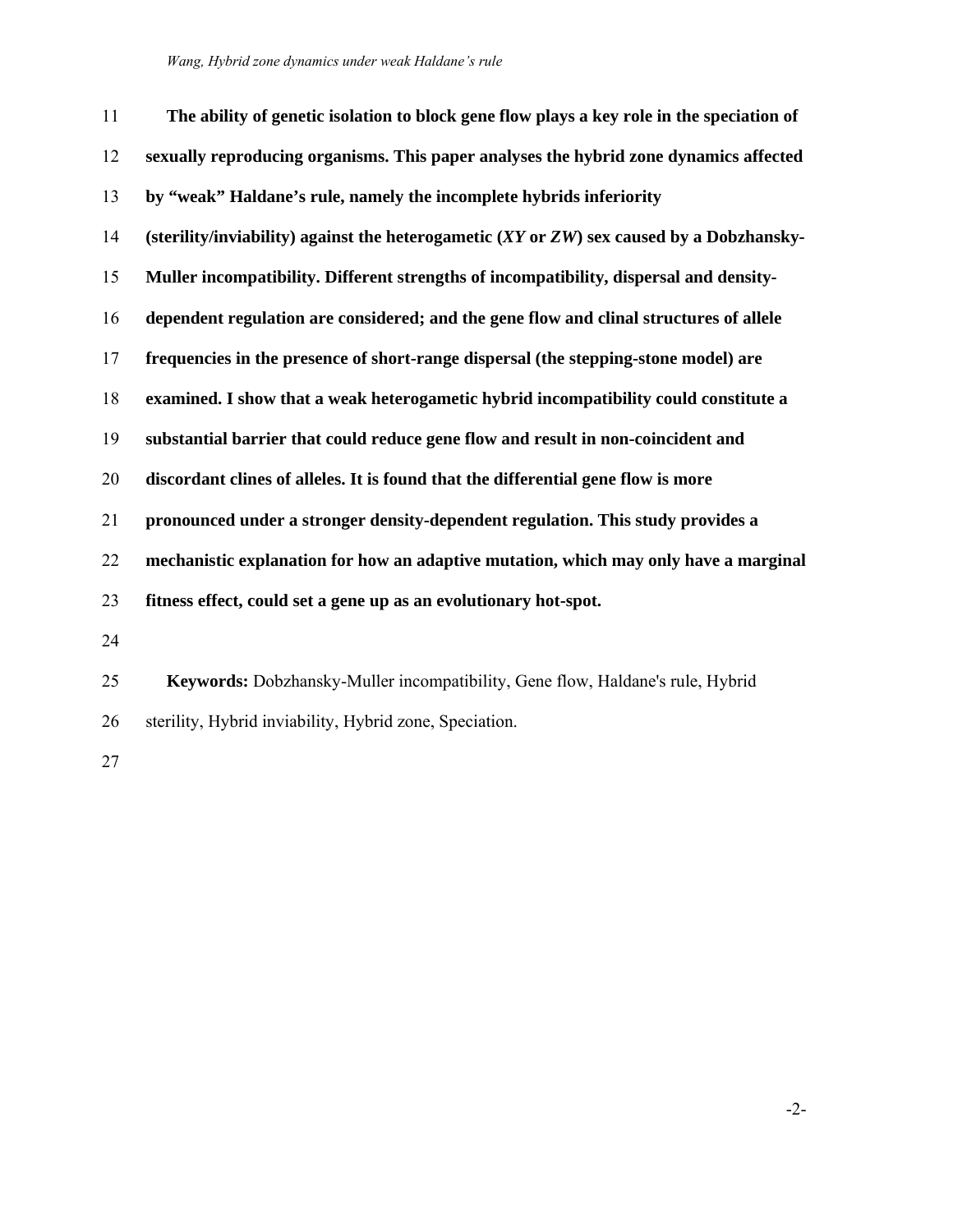# *Wang, Hybrid zone dynamics under weak Haldane's rule*

| 28 | Hybrids between closely related species of sexually reproduced organisms generally suffer              |
|----|--------------------------------------------------------------------------------------------------------|
| 29 | from poor fertility or viability. The question puzzled Darwin himself when formulating his             |
| 30 | theory of evolution by natural selection was how evolution could maintain inheritable                  |
| 31 | changes to cause hybrid sterility or inviability. Several decades had passed since Bateson             |
| 32 | (Bateson, 1909, Orr, 1996), Dobzhansky (Dobzhansky, 1937) and Muller (Muller, 1940,                    |
| 33 | Muller, 1942) articulated the evolutionary mechanism that produces such hybrid                         |
| 34 | incompatibility; it is through a process of the establishment of epistatic deficiencies between        |
| 35 | diverging populations. Detrimental epistasis can be accumulated over time by genetic drifts            |
| 36 | and/or adaptive mutations in separated populations (Wittbrodt et al., 1989, Ting et al., 1998,         |
| 37 | Barbash et al., 2003, Presgraves et al., 2003, Brideau et al., 2006, Masly et al., 2006, Phadnis       |
| 38 | & Orr, 2009) without facing negative selection or "adaptive valley" (Wright, 1988, Gavrilets,          |
| 39 | 1997). When hybridization occurs, such epistatic interaction could cause sterility or                  |
| 40 | inviability. For instance, from a diallelic ancestral population, an <i>aabb</i> genotype could evolve |
| 41 | into $AAbb$ and $aaBB$ genotypes respectively in two separate subpopulations, where the " $A$ " or     |
| 42 | "B" allele faces little or no negative selection for their establishment. If "A" and "B" alleles       |
| 43 | are incompatible with each other and hybridization occurs, hybrids carrying AaBb genotype              |
| 44 | will become inferior. This form of reproductive barriers is thus dubbed Dobzhansky-Muller              |
| 45 | (DM) isolation.                                                                                        |
| 46 | Haldane's rule represents a major form of BDM isolation in early speciation (Coyne $\&$                |
| 47 | Orr, 1989, Wu & Davis, 1993, Laurie, 1997). Haldane's rule indicates that hybridization of             |
| 48 | closely-related species almost always produces sterile or inviable $F_l$ offspring of the              |
| 49 | heterogametic sex (male in XY sex determination and female in ZW determination) as                     |
| 50 | opposed to those of the homogametic sex if they are sex-biased. This rule is widely present in         |
| 51 | almost all taxa investigated (Coyne & Orr, 1998), including mammals, fruit flies, butterflies,         |
| 52 | birds and many other animals, and dioecious plants (Coyne & Orr, 1989, Wu & Davis, 1993,               |

-3-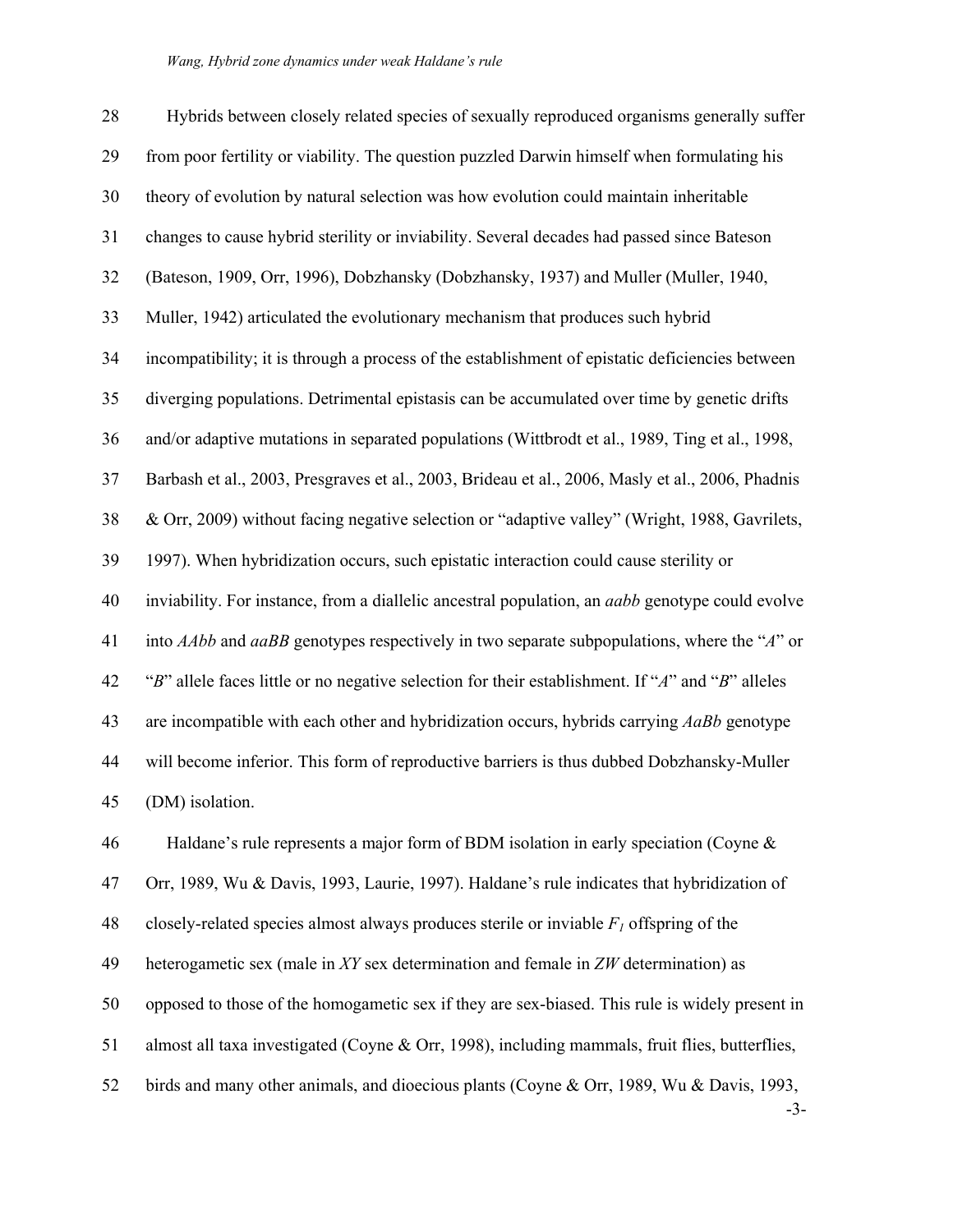| 53 | Laurie, 1997). Heterogametic hybrid sterility/inviability appears to be a critical intermediate |
|----|-------------------------------------------------------------------------------------------------|
| 54 | step during speciation of many species. However, little is known about the role of a            |
| 55 | heterogametic hybrid incompatibility in affecting population dynamics (Wang, 2003, Wang         |
| 56 | & Zhao, 2008). Sex-biased BDM isolation is often the first appeared and a common (if not        |
| 57 | the most common) form of reproductive isolation in many closely related species pairs, but      |
| 58 | they have been rarely considered in the theoretical models of speciation with gene flow. The    |
| 59 | existing theoretical studies on the divergence-with-gene-flow are mainly on the interplays      |
| 60 | between prezygotic isolation (sexual selection) and ecological differentiations (Dieckmann &    |
| 61 | Doebeli, 1999, Arnegard & Kondrashov, 2004, Gourbiere, 2004, Van Doorn, 2004, van               |
| 62 | Doorn et al., 2009, also see Coyne & Orr, 2004, Fitzpatrick et al., 2008, Fitzpatrick et al.,   |
| 63 | 2009).                                                                                          |
| 64 | Hybrid zone analysis provides an excellent system for appreciating the role of Haldane's        |
| 65 | rule in population dynamics during speciation (Wang $&$ Zhao, 2008). Theoretical studies on     |
| 66 | BDM isolation in affecting gene flow and population dynamics were first attempted by            |
| 67 | Barton & Bengtsson (1986) and Gavrilets (1997). Using heuristic approximation, Bengtsson        |
| 68 | and Barton (Barton & Bengtsson, 1986) developed a hybrid zone model with BDM isolation          |
| 69 | and made a first attempt to analyse the neutral gene flow in such a scenario. It was concluded  |
| 70 | that in the presence of autosome-linked BDM isolation, neutral gene flow could be reduced       |
| 71 | greatly, but only when it was closely linked to one of the selected alleles. BDM isolation can  |
| 72 | only constitute a strong barrier to neutral alleles in a hybrid zone when most of them are      |
| 73 | closely linked to loci under selection (Barton & Bengtsson, 1986). By adapting a more           |
| 74 | sophisticated fitness matrix, Gavrilets (Gavrilets, 1997) extended the analysis and concluded   |
| 75 | that epistatic BDM isolation can build up a very strong barrier to neutral gene flow. Gavrilets |
| 76 | described in greater detail of the properties of hybrid zones under BDM selection, such as the  |
| 77 | shapes of clines in relation to strength of selection, migration and linkage. Both of these     |

-4-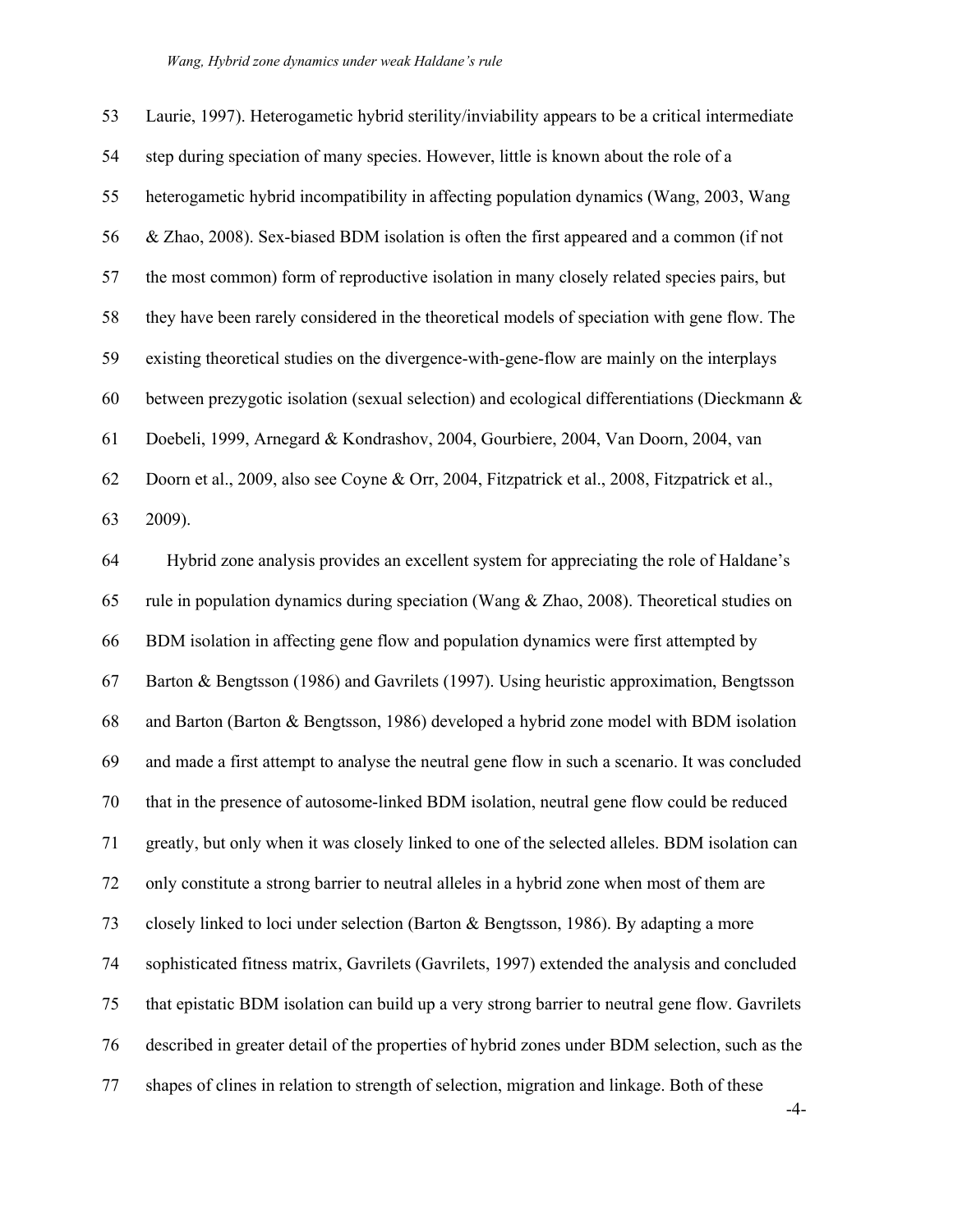*Wang, Hybrid zone dynamics under weak Haldane's rule* 

-5- 78 models (Barton & Bengtsson, 1986, Gavrilets, 1997) use numerical approximations when 79 analysing diallelic, autosome-linked epistatic selection. Sex chromosome-linked and sex 80 dependent selection was not considered. 81 Recently, Wang and Zhao (Wang & Zhao, 2008) developed a recursion model to analyse 82 hybrid zone structure and gene flow in a more sophisticated scenario – sex-dependent and 83 sex-chromosome-linked BDM isolation. Different from the earlier hybrid zone models under 84 BDM isolation (Barton & Bengtsson, 1986, Gavrilets, 1997), this model provides a more 85 accurate account of the effects of BDM isolation in hybrid zone dynamics. Wang and Zhao's 86 model (Wang & Zhao, 2008) separately considers the loci of *X*, *Y*, incompatible autosomes, 87 and neutral autosomes. The model allows the analysis of various alleles in a hybrid zone both 88 temporally and spatially. The analysis shows that in the presence of short-range dispersal 89 (stepping-stone model), a sex-biased hybrid incompatibility is an efficient barrier that 90 impedes gene flow across hybrid zones. Sex-biased hybrid incompatibilities differ from each 91 other depending on the sex that they select against, and the chromosomes where the 92 incompatible alleles are localized (Wang & Zhao, 2008). 93 The current paper focuses on the effects of "weak" Haldane's rule or the partial sex-biased 94 incompatibility that only causes inferiority of one sex in a fraction of carriers ranging from 0 95 to 100%. Between populations, weak sterility and inviability can arise as incidental 96 byproducts of divergence, such as adaptive mutations or genetic drifts, which may not be 97 readily observable in field and laboratory investigations. However, the population dynamics 98 under such otherwise unnoticeable partial isolation may be important for the formation of 99 Haldane's rule (Wang, 2003, Wang & Zhao, 2008). Many questions can be asked, such as, 100 how efficient a weak incompatibility could be as a genetic barrier; and to what extent it does 101 affect gene flow and hybrid zone structure; or how it is related to other factors in a hybrid 102 zone. The dynamics of such system may provide insights for understanding the evolutionary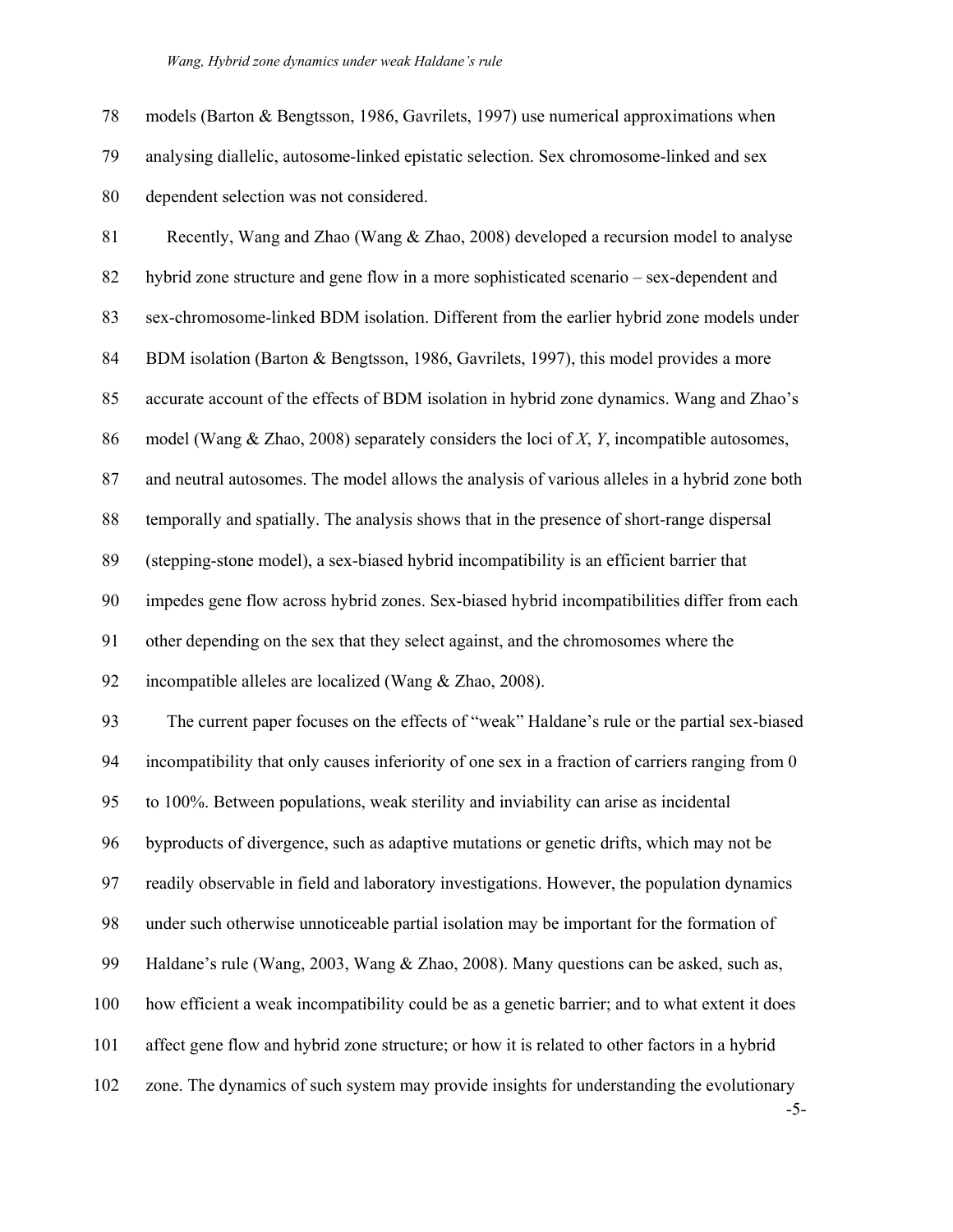103 mechanisms underlying speciation and Haldane's rule. Here, I quantitatively analyze the

104 influence of such partial incompatibility on the effective dispersal, density distribution, and

105 clinal structure of alleles across a hybrid zone. Variables that are considered also include

- 106 dispersal and density-dependent regulation.
- 107

## 108 **Definitions and assumptions**

109 Some common assumptions of population genetics are adopted. These include random 110 mating, discrete and non-overlapping generations, finite parental populations and passage of 111 alleles between generations at their probabilities (Endler, 1973, Slatkin, 1973). The parental 112 populations ( $H_1$  and  $H_2$  in the text, Wang & Zhao, 2008) are geographically separated and 113 genetically distinct.

114 *Sex-biased, two-locus BDM incompatibility.* Assume that between two diverging

115 populations, there is inferiority (sterility or inviability) that affects only hybrids of the

116 heterogametic sex. This is caused by detrimental epistatic interaction between two loci (two-

117 locus BDM incompatibility). The two incompatible alleles are localized on the sex

118 chromosome *X1* and an autosome *A2*, which originate from different populations. These

119 alleles cause no fitness loss in their parental populations. The strength of an *X1A2* 

120 incompatibility (*ψ*) ranges from 0 to 1, namely that between 0 and 100% of the carriers of a

121 specific sex are inferior (sterile or inviable). I assume that hybrid inferiority is a continuous

122 quantitative trait – each incompatibility causes a fitness loss and produces fewer offspring in

123 average in accordance with its strength  $(0 \le \psi \le 1)$ . The rest of the alleles are selectively

124 neutral and confer no fitness effects (loss or gain) in hybrids. In a deme, a fraction of hybrids

- 125 of affected sex are eliminated according to the strength of incompatibility. All other progeny
- 126 are equally fit, but subject to further segregation in later generations. For simplicity, we

-6-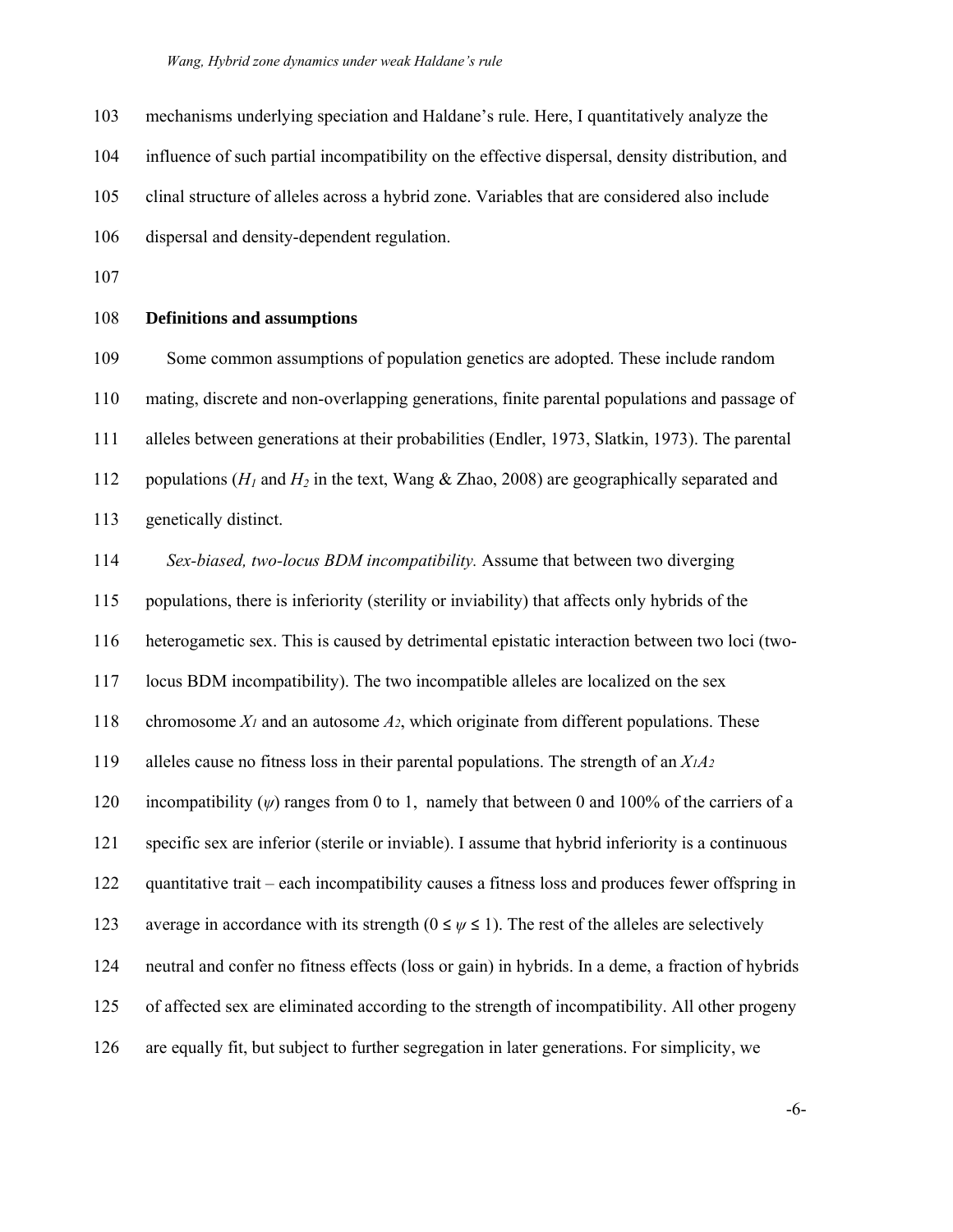127 assume male heterogamety (*XY*) but the results should apply to female heterogametic (*ZW*) 128 species as well.

129 *Density dependent regulation (r)*. In this study, density dependent regulation (*r*) is defined 130 as the ability of a population to adjust its size toward its carrying capacity  $(N_0)$ . The effect of 131 a hybrid incompatibility is not density dependent (see below). However, the reduction of the 132 size caused by the incompatibility leads to a recovery of the deme toward its carrying 133 capacity.

134 *Gene flow and effective dispersal/migration*. Bengtsson (1985) has provided a clear 135 definition of effective dispersal/migration, "The effective migration rate, *me*, is that rate of 136 migration which would have the same evolutionary effect in a population with no genetic 137 barrier as the actual migration rate now has in the population with a barrier." For short-term 138 dispersal in the stepping stone model (Endler, 1973), dispersal only occurs between 139 neighbouring demes by a dispersal rate *λ*. I consider the rate of an allele entering the opposite 140 population across the zone as the "evolutionary effect (Bengtsson, 1985)". The effective 141 dispersal  $\lambda_e$  is defined as the equivalent dispersal under no genetic isolation ( $\psi = 0$ ) that could 142 achieve the same gene flow (the rate of an allele entering the opposite population) in a 143 scenario with a genetic incompatibility  $(0 \le \psi \le 1)$ . In other words, the effective 144 dispersal/migration  $\lambda_e$  is the product of  $\lambda$  multiplied with the ratio of the rate of an allele 145 entering the opposite population in the presence of a genetic barrier (when  $0 \le \psi \le 1$ ) to that 146 rate in the absence of a genetic barrier (when  $\psi = 0$ ). 147 The meaning of the effective dispersal (*λe*) is the same as that the effective migration (*me*) 148 defined by (Bengtsson, 1985)(Barton & Bengtsson, 1986), and Gavrilets (Gavrilets, 1997).

149 However, Barton and Bengtsson (Barton & Bengtsson, 1986) and Gavrilets (Gavrilets, 1997)

-7-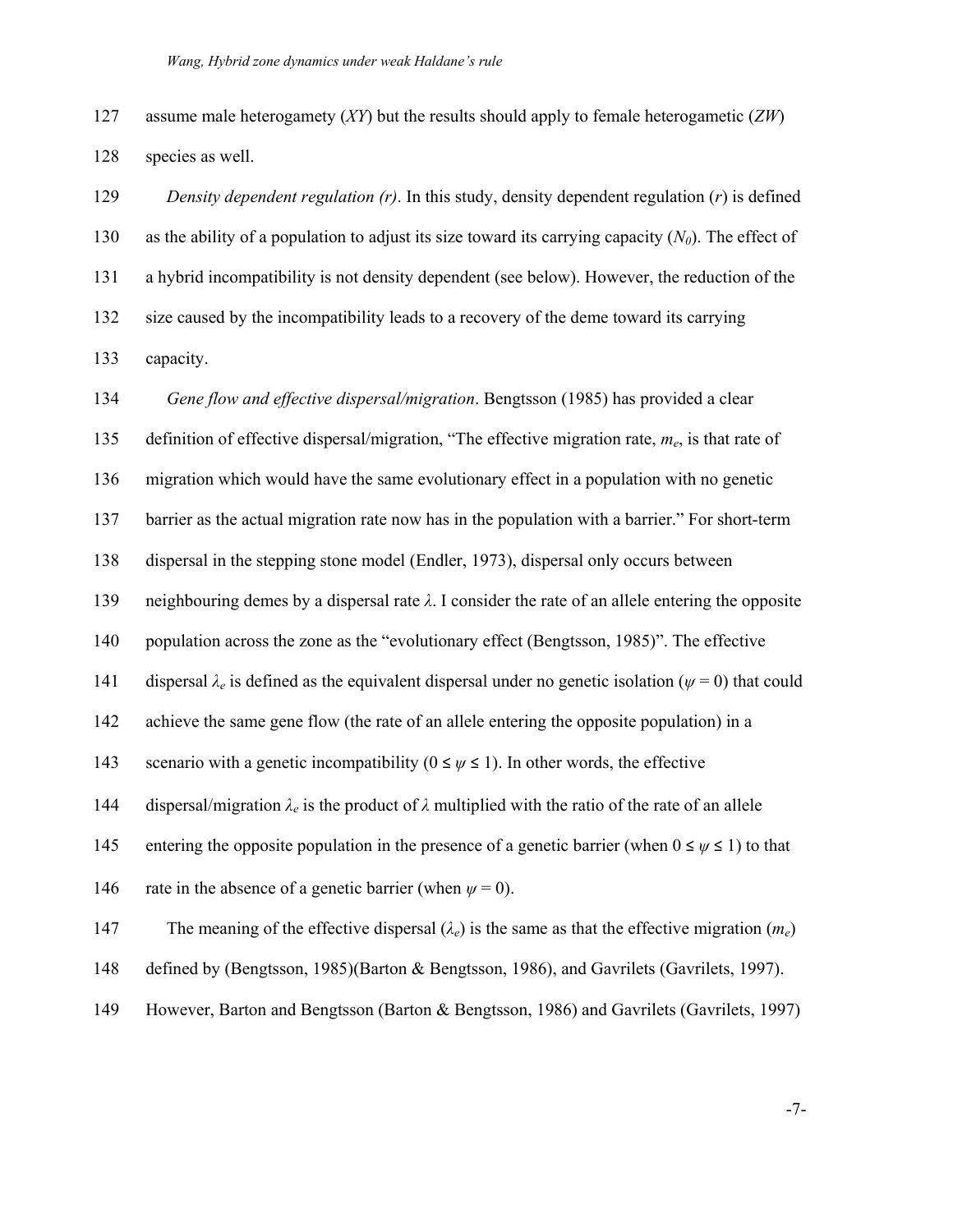| only considered the flow of neutral markers. In this analysis, the flow of different alleles (X-                                                           |
|------------------------------------------------------------------------------------------------------------------------------------------------------------|
| linked, Y-linked, incompatible autosomal, and neutral autosomal) are considered separately.                                                                |
| <b>Model</b>                                                                                                                                               |
| The Wang and Zhao's recursion model for short-range dispersal (Wang $&$ Zhao, 2008) is                                                                     |
| extended for examining the influences of weak incompatibilities on hybrid zone dynamics. I                                                                 |
| use the stepping-stone model for short-range dispersal (Endler, 1973, Wang & Zhao, 2008).                                                                  |
| Briefly upon a scenario of secondary contact, a hybrid zone consisting of a chain of "n"                                                                   |
| demes of equal size is formed by migration of both parental populations ( $H1$ to $H2$ , see Wang                                                          |
| & Zhao, 2008); and the migration of mature adults occurs between adjacent demes. In every                                                                  |
| generation, each deme loses $\lambda$ ( $0 \le \lambda \le 0.5$ ) of its offspring to migration and at the same time                                       |
| it receives input migration of $\lambda$ from the adjacent demes ( $\lambda/2$ on each side). In the either end                                            |
| of the chain, the deme exchanges migrants with the corresponding parental population. The                                                                  |
| size of each parental population is 100 times that of the hybrid zone.                                                                                     |
| Four independently localized loci, each with two alleles are considered and denoted $X_1/X_2$ ,                                                            |
| $Y_1/Y_2$ , $A_1/A_2$ and $C_1/C_2$ . All these genotypes are expressed as $X_iX_jA_kA_lC_oC_p$ for females and                                            |
| $X_i Y_j A_k A_l C_o C_p$ for males, where i, k, and o represent the maternal origin alleles and j, l, and p                                               |
| represent the paternal origin alleles. This diallelic system consists of $4^3$ = 64 possible                                                               |
| genotypic combinations of offspring for each sex (Wang & Zhao, 2008). Throughout the                                                                       |
| paper, the subscripts 1 and 2 represent the population origin of alleles.                                                                                  |
| The frequency of each genotypic combination of either a sperm or an egg produced in                                                                        |
| generation t is expressed as $p_{X_rA_C}^{(t)_{symm}}$ , $p_{Y_rA_C}^{(t)_{symm}}$ and $p_{X_aA_C}^{(t)_{reg}}$ , where q, r, s, t, w, or z represents the |
| population origin of the allele (1 or 2). Accordingly, the frequency of a given genotypic                                                                  |
| combination in generation $t$ in a hybridizing deme is the product of frequencies of a sperm                                                               |
| and an egg (Wang & Zhao, 2008) where:                                                                                                                      |
|                                                                                                                                                            |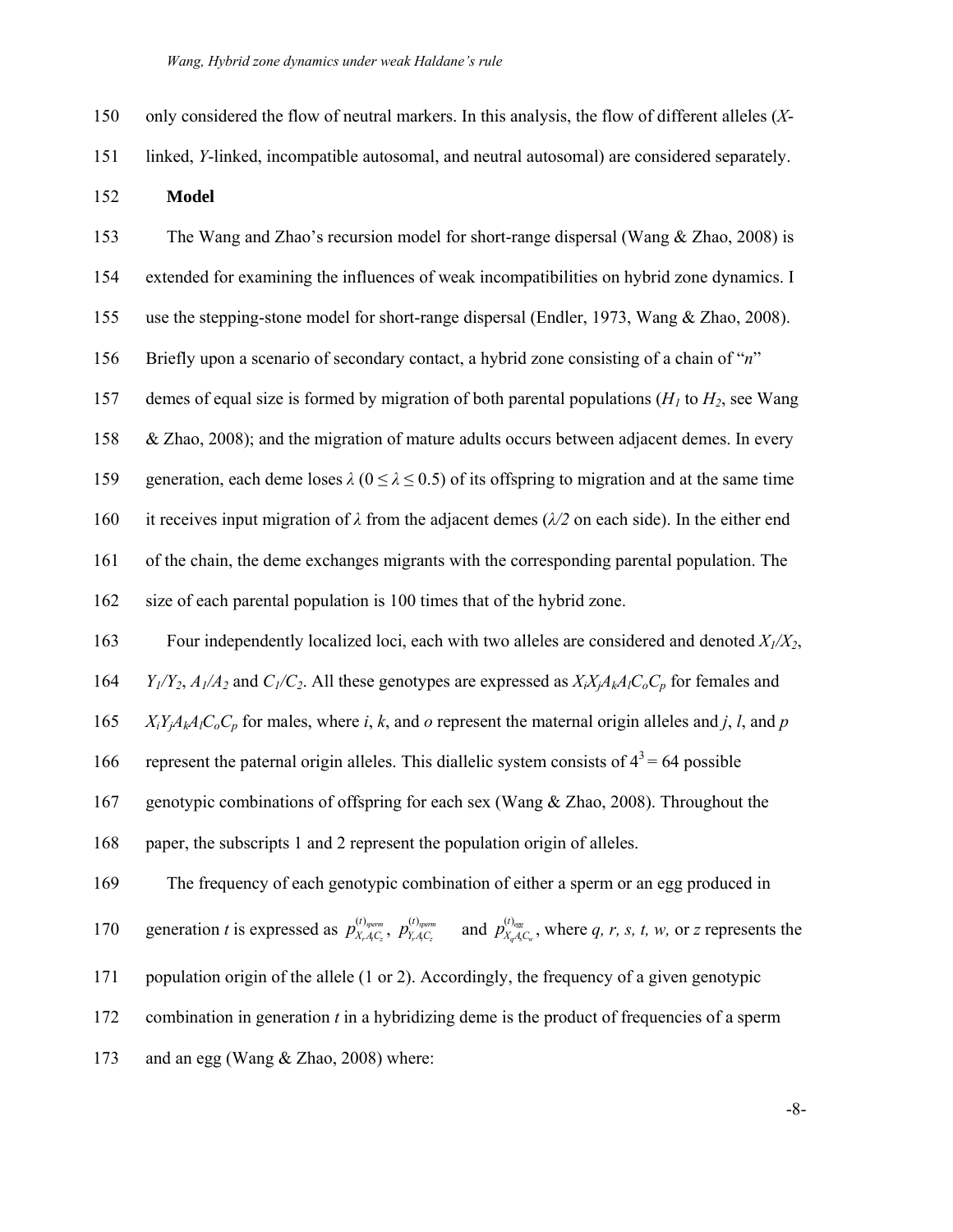174 
$$
u^{(t)} = p_{X_q Y_r A_s A_t C_w C_z}^{(t)} = p_{X_q A_s C_w}^{(t)} \bullet p_{Y_r A_t C_z}^{(t)} \tag{1}
$$

175 or

176 
$$
v^{(t)} = p_{X_q X_r A_s A_t C_w C_z}^{(t)} = p_{X_q A_s C_w}^{(t)_{sgsm}} \bullet p_{X_r A_t C_z}^{(t)_{sperm}}
$$
(2)

177 The  $u^{(t)}$  or  $v^{(t)}$  represents the frequency of a genotype  $X_q Y_r A_s A_t C_w C_z$  or  $X_q X_r A_s A_t C_w C_z$  in males

178 or females in generation *t* before migration respectively.

179 The frequencies of genotypic combinations for each sex in a chain of demes in generation

180 *t* are expressed by  $(n \times m)$  matrices  $(m = 64)$ ,  $U_0^{(t)}$  (for male) and  $V_0^{(t)}$  (for female).

181 
$$
U_0^{(t)} = \begin{bmatrix} u_1^{(t)} & \cdots & u_{1_m}^{(t)} \\ \vdots & & \vdots \\ u_n^{(t)} & \cdots & u_{nn}^{(t)} \end{bmatrix} \text{ and } V_0^{(t)} = \begin{bmatrix} v_1^{(t)} & \cdots & v_{1_m}^{(t)} \\ \vdots & & \vdots \\ v_n^{(t)} & \cdots & v_{nn}^{(t)} \end{bmatrix}
$$
(3)

182 in which each row vector represents the frequencies of genotype combinations in deme *i*

183 computed by (1) or (2). The range of *i* is between 1 to *n* corresponding to the positions of

184 demes and the range of *j* is between 1 to *m* (*m* = 64 in this four loci scenario) corresponding

185 to genotypic combinations.

## 186 The size of a compatible genotypic combination in deme *i* is thus:

187 
$$
w_{ij}^{(t)} = N_i^{(t-1)} u_{ij}^{(t)}
$$
 and  $z_{ij}^{(t)} = N_i^{(t-1)} v_{ij}^{(t)}$  (4)

188 The size of an incompatible genotypic combination in deme *i* is:

189 
$$
w_{ij}^{(t)} = (1 - \psi) N_i^{(t-1)} u_{ij}^{(t)} \text{ and } z_{ij}^{(t)} = (1 - \psi) N_i^{(t-1)} v_{ij}^{(t)}
$$
(5)

190 Here,  $\psi$  ( $0 \le \psi \le 1$ ) is the strength of an incompatibility. A  $\psi$  fraction of an incompatible

- 191 genotype will be inferior and eliminated in the deme;  $(1 \psi)$  will survive.
- 192 The density-dependent regulation of the population/deme size is based on the classic
- 193 logistic model of population growth (see Hartl & Clark, 1997, page 31) and its strength is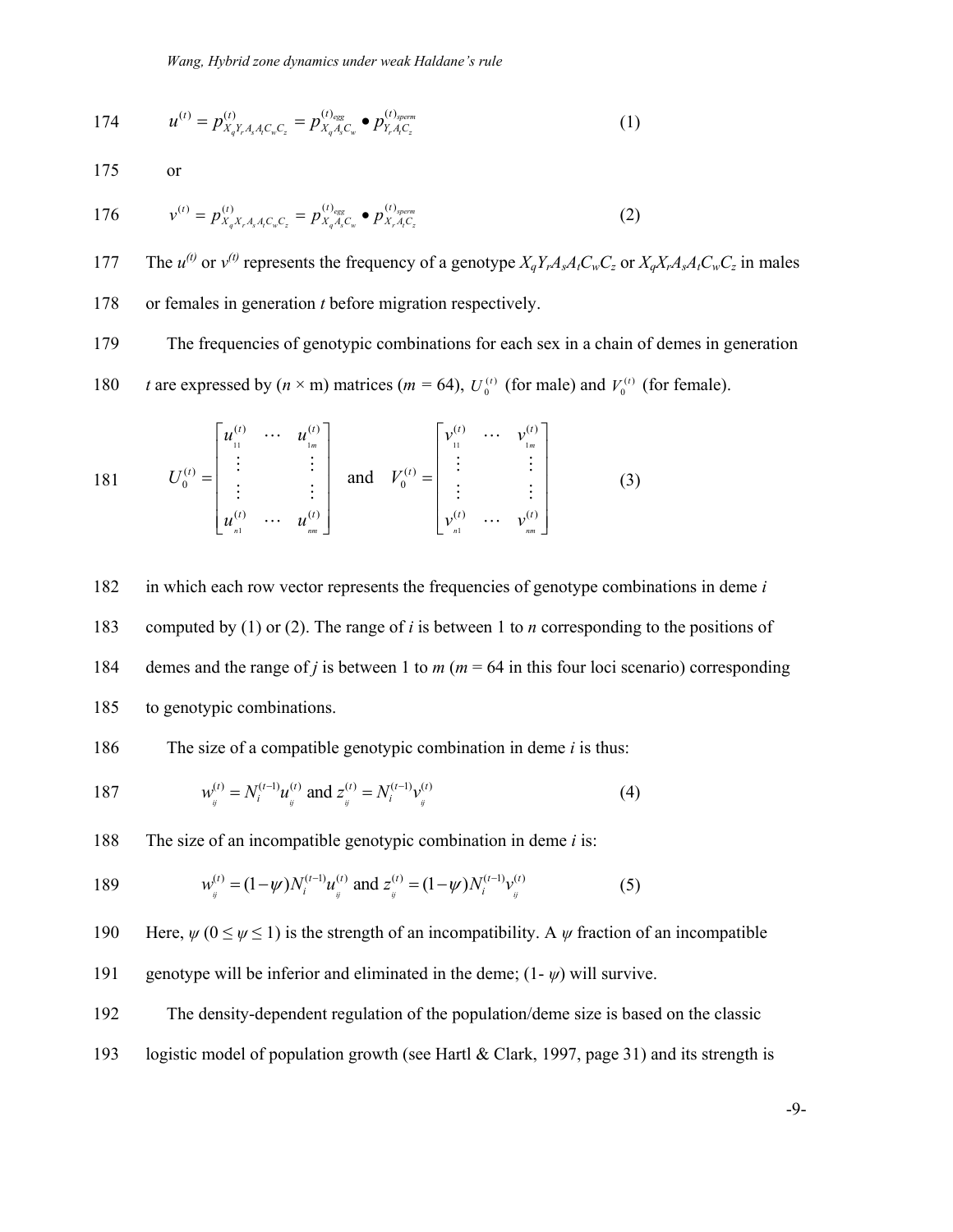- 194 expressed as *r* (the intrinsic rate of increase). When the male is the affected sex, the size of
- 195 deme *i* in generation *t* before migration is calculated by:

196 
$$
N_i^{(t)} = \sum_j^m w_j^{(t)} + r \sum_j^m w_j^{(t)} \left( 1 - \frac{\sum_j^m w_j^{(t)}}{N_0} \right)
$$
 (6)

197 When the female is the affected sex, the size of deme *i* is:

198 
$$
N_i^{(t)} = \sum_{j}^{m} z_{ij}^{(t)} + r \sum_{j}^{m} z_{ij}^{(t)} \left( 1 - \frac{\sum_{j}^{m} z_{ij}^{(t)}}{N_0} \right)
$$
 (7)

199 Here,  $N_0$  is the carrying capacity or the optimal population size. In each generation before

200 migration, the size of a population will be regulated by  $r$  until the balance is reached to satisfy

201 
$$
N^{(t)} = N^{(t-1)} + rN^{(t-1)} \left(1 - \frac{N^{(t-1)}}{N_0}\right)
$$
 (Hartl & Clark, 1997). The *r* and *\psi* together determine the

202 deme size.

203 The relative density of a deme before migration is:

204 
$$
\rho = N_n^{(t)} / N_0 \tag{8}
$$

205 Here,  $\rho$  is  $0 \le \rho \le 1$  and  $N_\theta$  is the carrying capacity, which is the same for all demes here.

206 The proportional sizes of genotypic combinations that will remain in the original demes

207 after elimination of incompatible offspring are:

208 
$$
W^{(t)} = (1 - \lambda) \begin{bmatrix} w_1^{(t)} & \cdots & w_{1m}^{(t)} \\ \vdots & & \vdots \\ \vdots & & \vdots \\ w_m^{(t)} & \cdots & w_{mn}^{(t)} \end{bmatrix}
$$
 and  $Z^{(t)} = (1 - \lambda) \begin{bmatrix} z_1^{(t)} & \cdots & z_{1m}^{(t)} \\ \vdots & & \vdots \\ z_m^{(t)} & \cdots & z_{mn}^{(t)} \end{bmatrix}$  (9)

209 The proportional sizes of genotypic combinations that will be migrating in the direction from 210  $H_1$  to  $H_2$  are:

-10-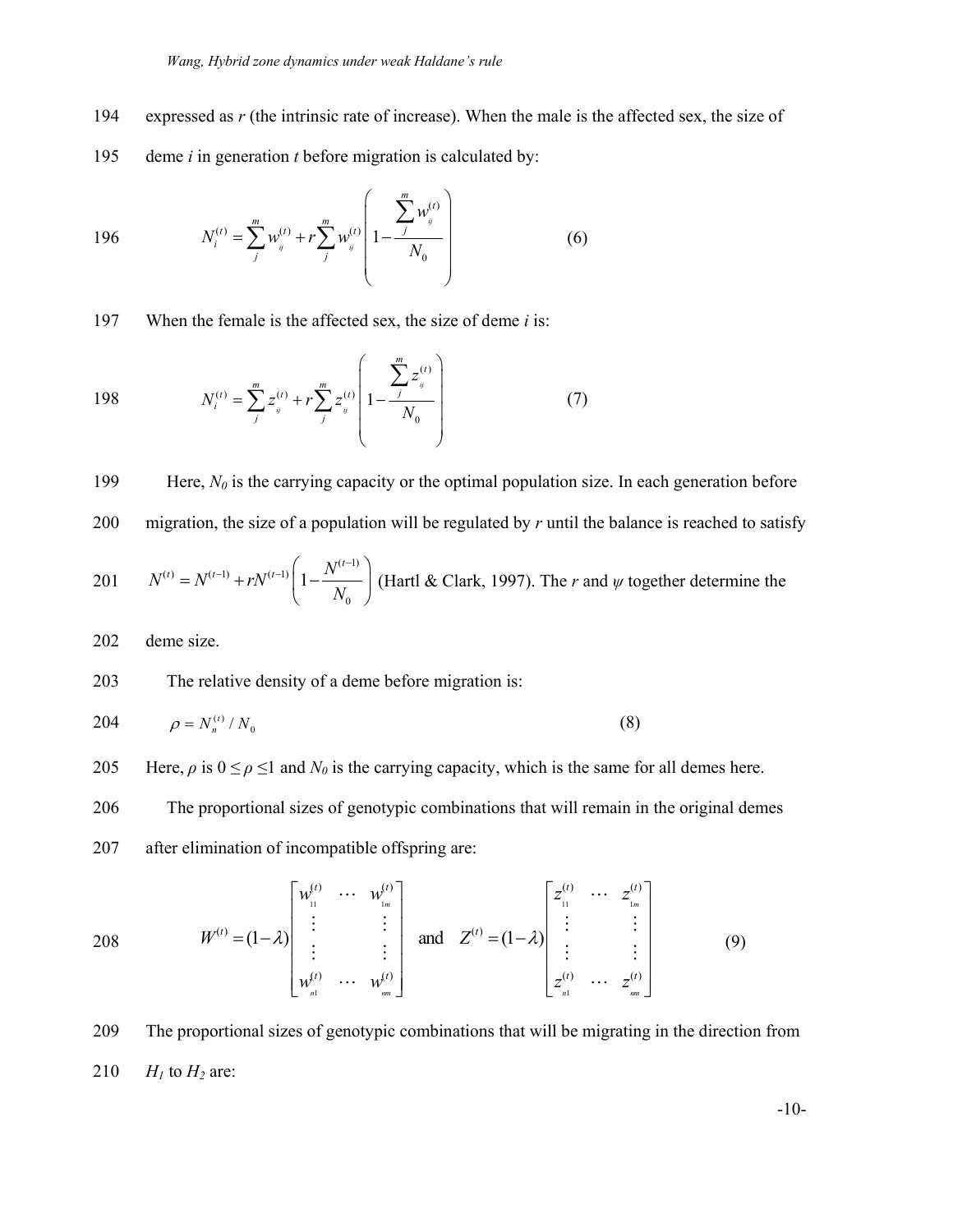211 
$$
W_{\text{migl}}^{(t)} = \frac{\lambda}{2} \begin{bmatrix} N_0 & 0 & \cdots & 0 \\ w_1^{(t)} & w_2^{(t)} & \cdots & w_{1m}^{(t)} \\ \vdots & & \vdots \\ w_{(n-1)1}^{(t)} & w_{(n-1)2}^{(t)} & \cdots & w_{(n-1)m}^{(t)} \end{bmatrix}
$$
 and  $Z_{\text{migl}}^{(t)} = \frac{\lambda}{2} \begin{bmatrix} N_0 & 0 & \cdots & 0 \\ z_1^{(t)} & z_2^{(t)} & \cdots & z_{1m}^{(t)} \\ \vdots & & \vdots \\ z_{(n-1)1}^{(t)} & z_{(n-1)2}^{(t)} & \cdots & z_{(n-1)m}^{(t)} \end{bmatrix}$  (10)

212 Here, the first row represents the inputs from  $H_1$  with the genotypes  $X_1X_1A_1A_1C_1C_1$  for the

213 female and  $X_1Y_1A_1A_1C_1C_1$  for the male. The sum of frequencies of either sex equals to 1. We

214 assume that the carrying capacity (*N0*) is the maximum deme size. The proportional sizes of

215 genotypic combinations that will be migrating in the direction from  $H_2$  to  $H_1$  are:

$$
216 \t W_{mig2}^{(t)} = \frac{\lambda}{2} \begin{bmatrix} w_{21}^{(t)} & \cdots & w_{2(m-1)}^{(t)} & w_{2m}^{(t)} \\ \vdots & & \vdots & \\ w_{m1}^{(t)} & \cdots & w_{m(m-1)}^{(t)} & w_{mn}^{(t)} \\ 0 & \cdots & 0 & N_0 \end{bmatrix} \quad \text{and} \quad Z_{mig2}^{(t)} = \frac{\lambda}{2} \begin{bmatrix} z_{21}^{(t)} & \cdots & z_{2(m-1)}^{(t)} & z_{2m}^{(t)} \\ \vdots & & \vdots & \\ z_{n1}^{(t)} & \cdots & z_{n(m-1)}^{(t)} & z_{mn}^{(t)} \\ 0 & \cdots & 0 & N_0 \end{bmatrix} \tag{11}
$$

217 Here, the last row represents the inputs from  $H_2$  with the genotypes  $X_2X_2A_2A_2C_2C_2$  for the 218 female and  $X_2Y_2A_2A_2C_2C_2$  for the male.

219 Therefore, the proportional sizes of genotypic combinations in the zone after migration 220 are:

221 
$$
M_{\text{mig}}^{(t)} = W^{(t)} + W_{\text{mig1}}^{(t)} + W_{\text{mig2}}^{(t)}
$$
 and  $F_{\text{mig}}^{(t)} = Z^{(t)} + Z_{\text{mig1}}^{(t)} + Z_{\text{mig2}}^{(t)}$  (12)

222 Thus, the frequency of a genotype combination after migration will be:

223 
$$
\omega_{ij}^{(t)} = \frac{(1-\lambda)w_{ij}^{(t)} + \frac{\lambda}{2}\left(w_{(i+1)j}^{(t)} + w_{(i-1)j}^{(t)}\right)}{(1-\lambda)\sum_{j}^{m}w_{ij}^{(t)} + \frac{\lambda}{2}\sum_{j}^{m}\left(w_{(i+1)j}^{(t)} + w_{(i-1)j}^{(t)}\right)}
$$
(13)

224 and the frequency of a female genotypic combination will be:

225 
$$
\kappa_{ij}^{(t)} = \frac{(1-\lambda)z_{ij}^{(t)} + \frac{\lambda}{2} \left(z_{(i+1)j}^{(t)} + z_{(i-1)j}^{(t)}\right)}{(1-\lambda)\sum_{j}^{m} z_{ij}^{(t)} + \frac{\lambda}{2} \sum_{j}^{m} \left(z_{(i+1)j}^{(t)} + z_{(i-1)j}^{(t)}\right)}
$$
(14)

226 The simulations and graphics used in the figures were generated with MATLAB

-11-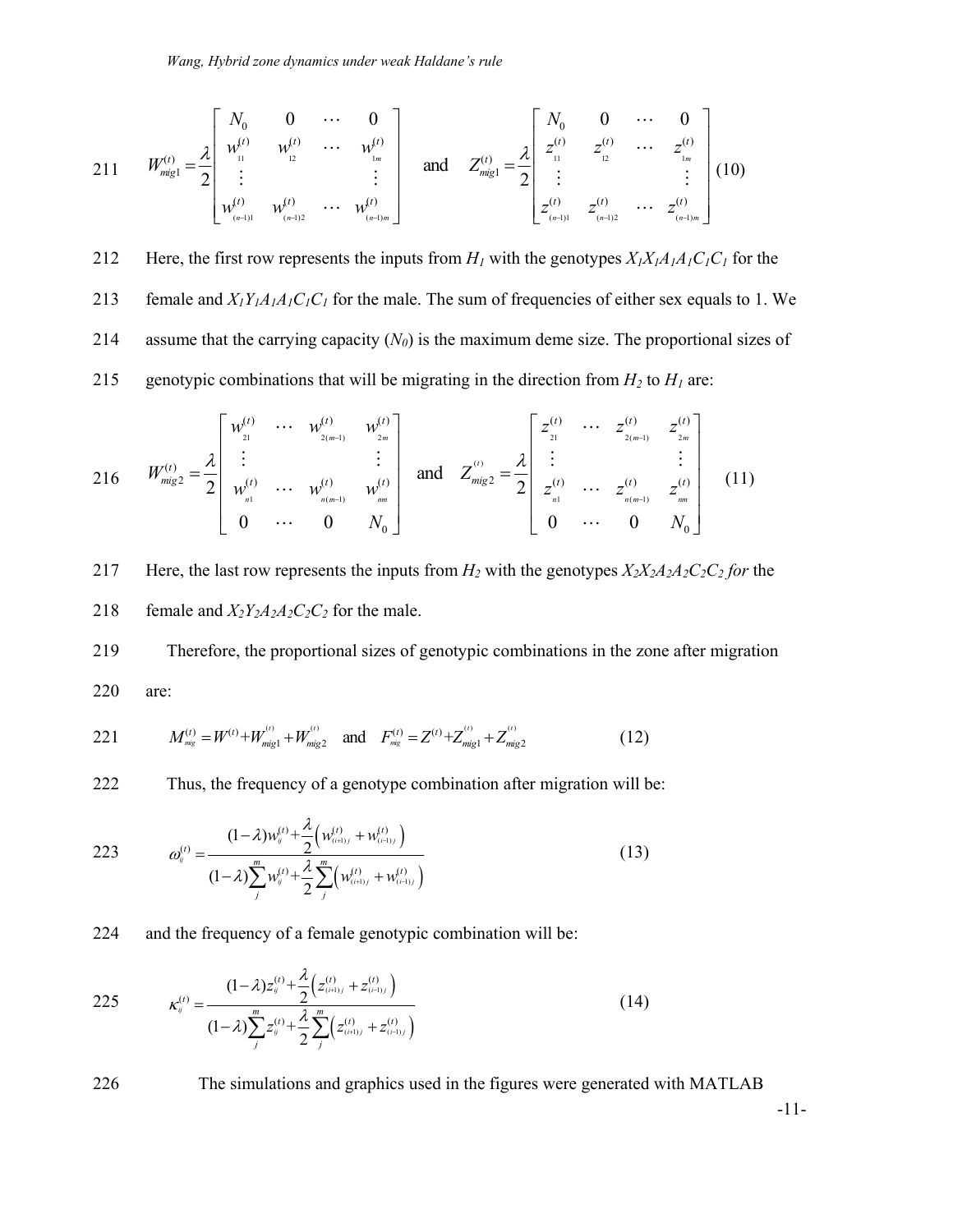227 (Code available by request).

228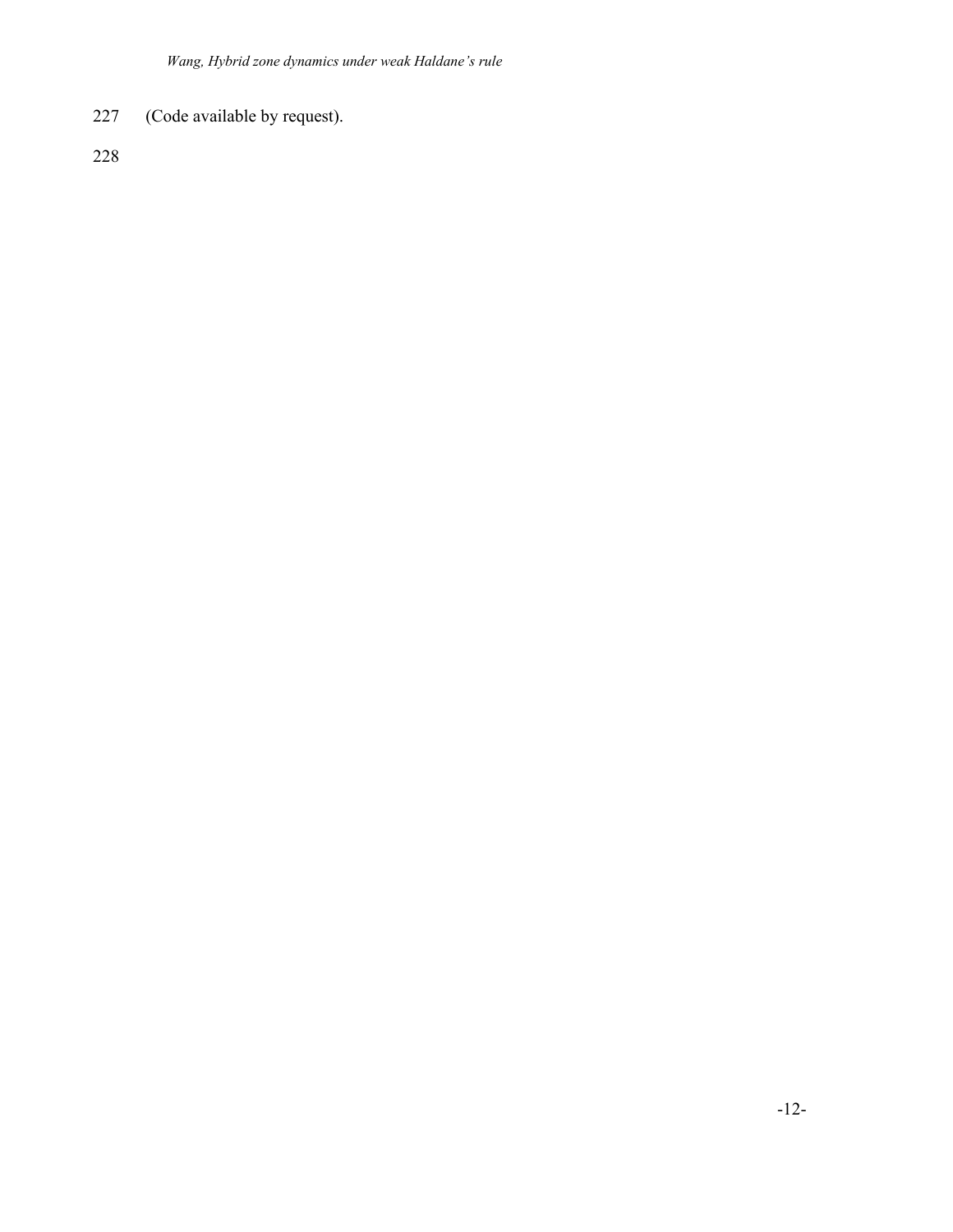# 229 **Results**

| 230 | Gene flow under a partial sex-biased hybrid incompatibility $-$ effective dispersal                                         |
|-----|-----------------------------------------------------------------------------------------------------------------------------|
| 231 | The effective dispersal $(\lambda_e)$ represents the strength of gene flow or introgression of an                           |
| 232 | allele. The $\lambda_e$ of alleles on different chromosomes are different as shown in Figure 1. Figure 1                    |
| 233 | shows the distribution of $\lambda_e$ under the influence of an $X_1A_2$ incompatibility ranging from 0 to                  |
| 234 | $1 (0 \le \psi \le 1, X$ -axis) that is in a scenario of a mild density-dependent regulation ( $r = 0.05$ )                 |
| 235 | and $\lambda = 0.1$ (Figure 1A), 0.2 (Figure 1B) and 0.4 (Figure 1C). It is evident that the                                |
| 236 | introgressions of the incompatible loci $(X \text{ and } A)$ are highly asymmetrical under a weak                           |
| 237 | Haldane's rule. For instance, in the scenario of $\lambda = 0.4$ (Figure 1C), a 10% ( $\psi = 0.1$ ) $X_1A_2$               |
| 238 | incompatibility results in a $\lambda_e$ of $X_l$ and $A_2$ about 0.1060 and 0.158 respectively, and a $\lambda_e$ of $X_2$ |
| 239 | and $Al$ of 0.440 and 0.366 respectively at the "equilibrated point" (2000 generations). The                                |
| 240 | non-incompatible alleles $(X_2 \text{ and } A_1)$ have a much higher introgression comparing to their                       |
| 241 | incompatible counterparts $(X_1 \text{ and } A_2)$ . As shown in Supplementary Figure 1, a higher                           |
| 242 | density-dependent regulation extends the differentiation of introgression between the $X$ and $A$                           |
| 243 | loci. In a scenario when $r = 0$ , $\lambda = 0.4$ and $\psi = 0.2$ , the $\lambda_e$ of $X_l$ and $X_2$ would be 0.066 and |
| 244 | 0.220 respectively. However, when r increases to 0.1 in the same scenario, the $\lambda_e$ of $X_1$ and $X_2$               |
| 245 | would become 0.118 and 0.51 respectively (Supplementary Figure 1A & 1C). Also, the                                          |
| 246 | compatible counterparts of the incompatible alleles have a higher tendency to introgress                                    |
| 247 | comparing to the alleles at neutral loci when density-dependent regulation is strong. The $\lambda_e$ of                    |
| 248 | these compatible counterparts can be much higher than the actual $\lambda$ , but $\lambda_e$ of a neutral allele            |
| 249 | is always lower than $\lambda$ (Figure 1 and Supplementary Figure 1). A strong flow of non-                                 |
| 250 | incompatible alleles $(X_2 \text{ and } A_1 \text{ in this example})$ would constitute a strong homogenization              |
| 251 | force causing the collapse of the genetic barrier. Furthermore, a density-dependent regulation                              |
| 252 | could substantially are negatively correlated with the barrier strength against the neutral flow.                           |
| 253 | As shown in Supplementary Figure 1D, under a relatively strong density-dependent                                            |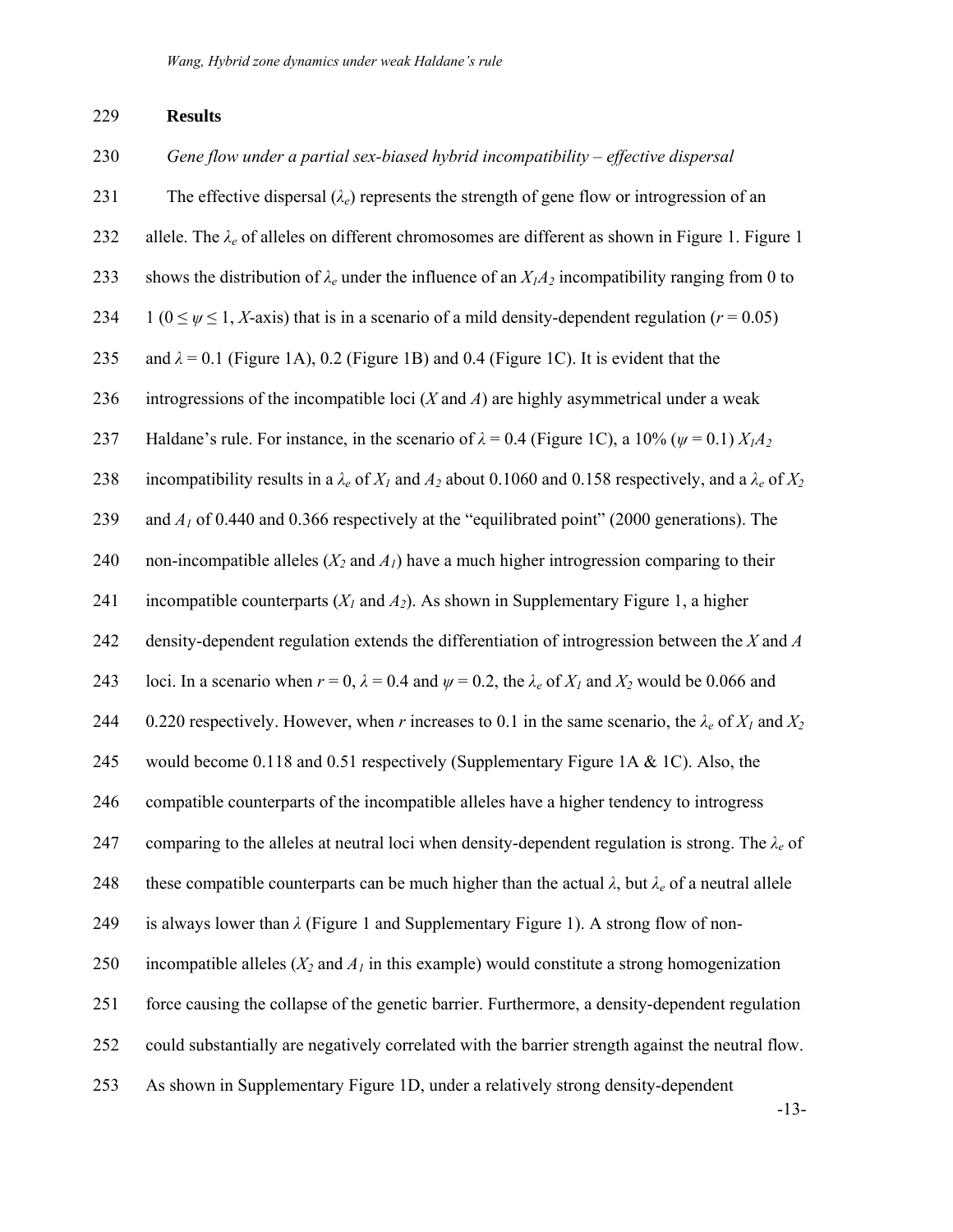| 254 | regulation ( $r = 0.5$ ), the introgression of a neutral allele is very close to the scenario with no         |
|-----|---------------------------------------------------------------------------------------------------------------|
| 255 | incompatibility (the reference lines in Supplementary Figure 1D). Interestingly, the trends of                |
| 256 | $\lambda_e$ of all alleles plateau long before a full strength BDM incompatibility ( $\psi$ = 1), suggesting  |
| 257 | that even a milder $X_1A_2$ incompatibility, as low as 20% ( $\psi$ = 0.2), could mount significant           |
| 258 | impedance on gene flow that is almost comparable to a 100% incompatibility ( $\psi$ = 1).                     |
| 259 |                                                                                                               |
| 260 | The effective of partial sex-biased incompatibilities on the cline structures of various                      |
| 261 | alleles                                                                                                       |
| 262 | Genetic isolation could cause clinal non-coincidence and discordance of alleles in a hybrid                   |
| 263 | zone. I examined the effects of a weak $X_1A_2$ unidirectional incompatibility on the clinal                  |
| 264 | structure in relation to variations of $\psi$ , $\lambda$ , and r. Figure 2 shows some clines of alleles in a |
| 265 | number of representative scenarios. It can be seen that an $X_1A_2$ unidirectional incompatibility            |
| 266 | causes significant clinal non-coincidence and discordance. The cline of a neutral locus is                    |
| 267 | wider, less steep ( $P_{CI}$ in Figure 2), and almost symmetrically distributed, but the clines of            |
| 268 | incompatible loci are steeper, narrower and asymmetrically distributed ( $P_{XI}$ and $P_{AI}$ in Figure      |
| 269 | 2). Figure 2A, B and C show the clines caused by a 10% $X_1A_2$ incompatibility ( $\psi$ = 0.1). The          |
| 270 | non-coincidence of clines is rather obvious and significant under the 10% incompatibility but                 |
| 271 | to a lesser extent in comparison with those under a full scale $X_1A_2$ heterogametic                         |
| 272 | incompatibility ( $\psi$ = 1), which is shown in Figure 2D, E and F. Figure 2 also shows that a               |
| 273 | stronger density-dependent regulation produces less steep clines of the Y and neutral C loci,                 |
| 274 | similar to those formed through neutral diffusion (Endler, 1973) (Endler, 1977, Barton &                      |
| 275 | Gale, 1993). The clines of X and A are more asymmetrically distributed, in which the X locus                  |
| 276 | shows the most asymmetry. This suggests that a very weak $X_1A_2$ incompatibility under a                     |
| 277 | stronger density-dependent regulation could lead to a pronounced asymmetric introgression                     |
| 278 | of X and A loci, but not in the case of Y and C loci. Among all loci, the cline of the X locus is<br>$-14-$   |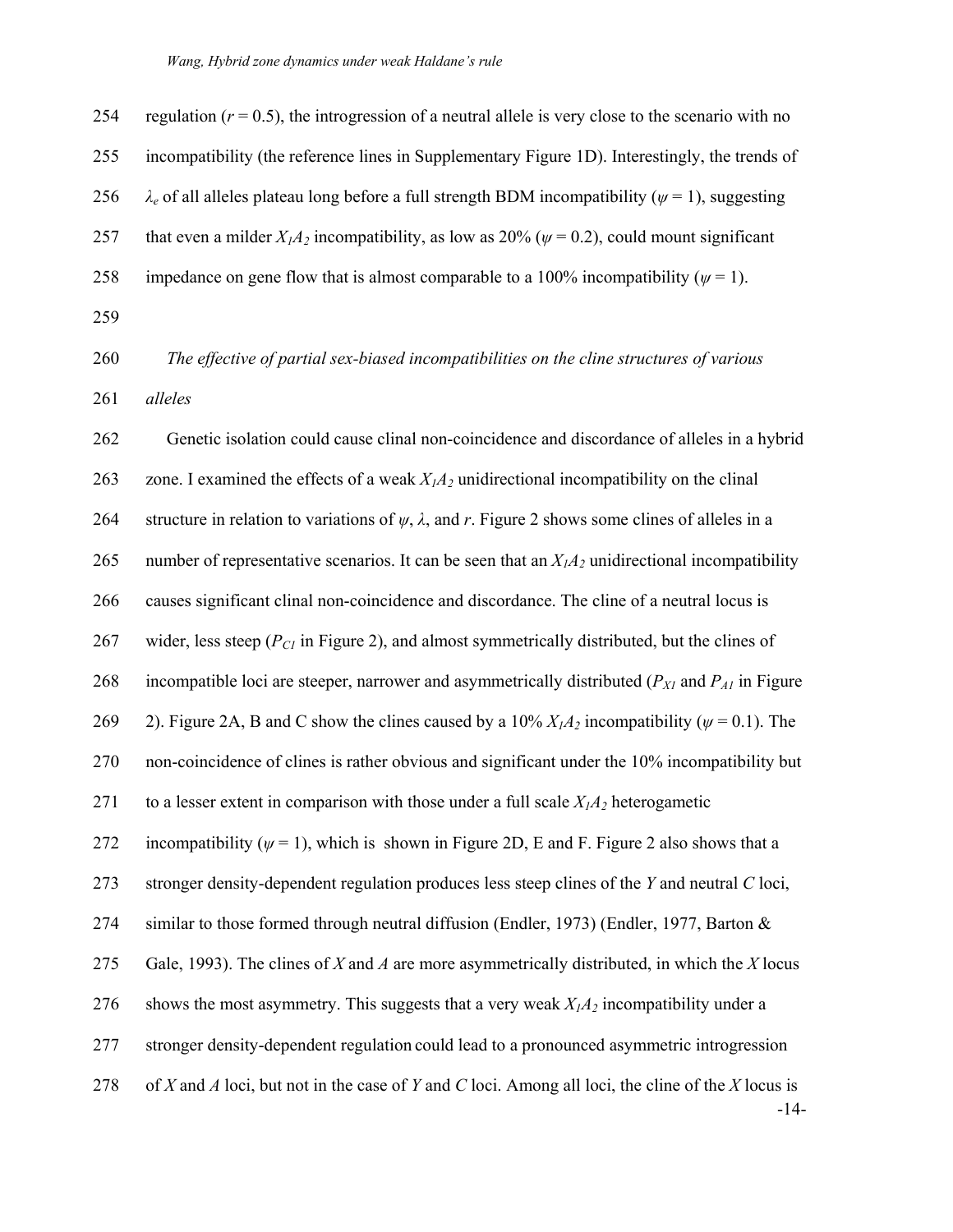279 the narrowest and steepest, which could likely facilitate faster divergences of *X*-linked loci 280 during speciation.

281

### 282 *The hybrid sink effects of weak incompatibilities*

283 To better appreciate the fitness effect of a weak *X1A2* heterogametic incompatibility, the

284 density depression in a hybrid zone as a consequence of elimination of inferior hybrids was

285 examined. The zone here acts as a "sink" because the production of inferior hybrids results in

286 an inward net flow of migrants towards the centre of the zone (the hybrid sink effect)

287 (Barton, 1980, Barton & Bengtsson, 1986). Distribution of relative density  $(0 \le \rho \le 1)$  across

288 a hybrid zone is the function of the incompatibility strength  $(\psi)$ , dispersal rate  $(\lambda)$ , and

289 density-dependent regulation (*r*). Figure 3 shows the distribution of relative density across a

290 hybrid zone in different scenarios at equilibrium. The density distribution in the zone displays

291 an asymmetrical, "V" shape depression.

292 In this 10 deme scenario, if density-dependent regulation is absent  $(r = 0)$ , the lowest

293 depression point is at deme 5; if density-dependent regulation is present (*r =* 0.05 or 0.2), the

294 lowest depression point shifts to further left to deme 4. This suggests that the asymmetrical

295 pressure increases when density-dependent regulation is larger. The density depression is

296 more pronounced when the strength of the incompatibility is higher, density-dependent

297 regulation is lower, or dispersal rate is (*λ*) is higher (Figure 3). There is a good correlation

298 between the density distribution and the percentages of inferior offspring produced in a

299 hybrid zone in each generation at equilibrium (See Supplementary Figure 2).

300 Next, I examined the relationship between the density depression and the strength of

301 density-dependent regulation (*X*-axis). Figure 4 shows the equilibrated density of Deme No.5

302 in response to the varying *r* values with a 5, 10, 30 or 100% incompatibility strength ( $\psi$  =

303 0.05, 0.1, 0.3 or 1) and 10 or 40% dispersal (*λ* = 0.1 or 0.4). A strong density-dependent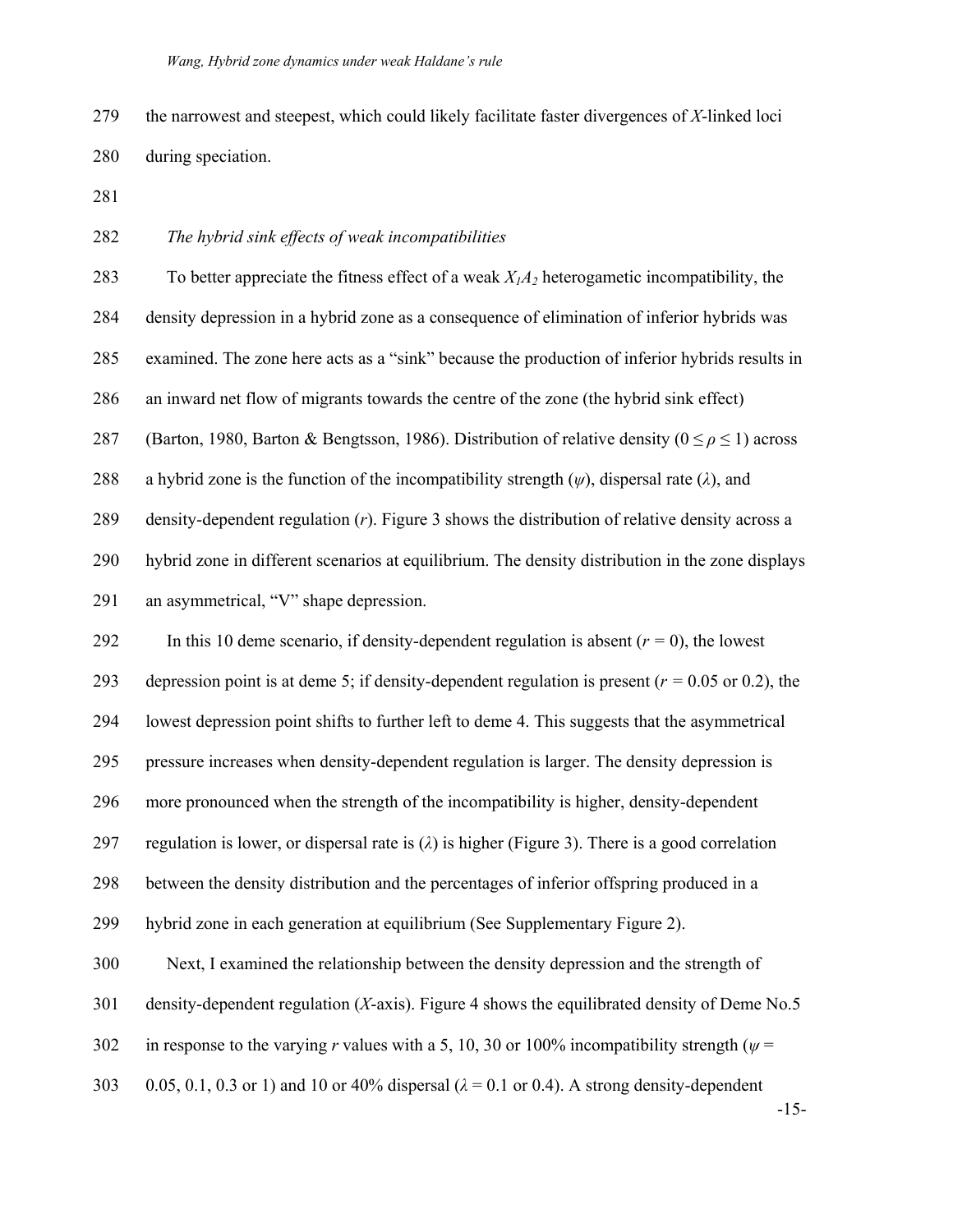*Wang, Hybrid zone dynamics under weak Haldane's rule* 

- 304 regulation can almost entirely compensate for the depression caused by an *X1A2*
- 305 incompatibility (Figure 3 and Figure 4). The analysis here also suggests that when density-
- 306 dependent regulation is relatively weak, a weak  $X_1A_2$  heterogametic incompatibility ( $\psi \ll 1$ )
- 307 could still be a rather efficient barrier and causes a substantial density depression (Figure
- 308 s3A, 3B and 4). However, if density-dependent regulation is strong and the *r* value is large (*r*
- 309  $> 0.2$ ), even a full strength heterogametic incompatibility ( $\psi = 1$ ) would only cause an
- 310 insignificant density depression (Figure 4). Density-dependent regulation is an important
- 311 factor in regulating the density and the size of demes in a hybrid zone.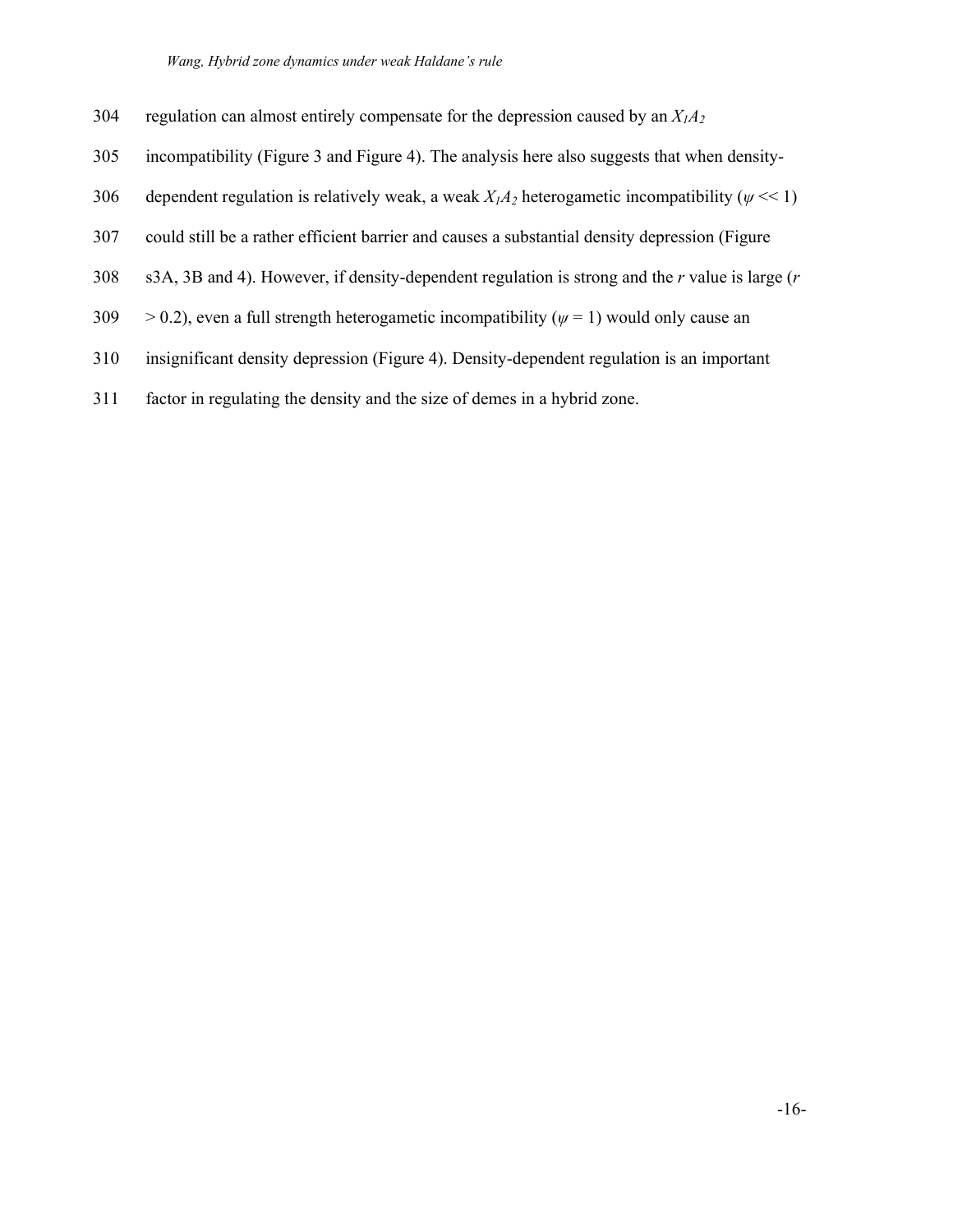#### 312 **Discussion**

313 The current paper is an attempt to examine the role of a weak BDM incompatibility in a 314 hybrid zone system. It provides a more quantitative account of how "slightly lessened fertility 315 (see 'Charles Darwin's letters: a selection, 1825-1859'Darwin & Burkhardt, 1998)" caused by 316 weak sex-biased inferiority (*i.e.* weak Haldane's rule) could contribute to the genetic 317 divergence and potentially the establishment of complete reproductive isolation during 318 speciation. The gene frequency changes and gene flow between diverging populations during 319 speciation are at the heart of population genetics. I found that a weak sex-biased hybrid 320 incompatibility can profoundly affect gene flow past a hybrid zone. A weak, sex-biased BDM 321 incompatibility provides *a)* a significant reinforcement pressure to drive further divergence of 322 population; and *b)* a substantial drive of the asymmetrical flow of incompatible loci (Figures 323 1), which leads to significant clinal non-coincidence and discordance (Figure 2). 324 The impedance of the flow of incompatible genes across a hybrid zone is no surprising. 325 Such gene flow usually results in abrupt clines (Barton & Gale, 1993). It is interesting, 326 however, that such impedance can be achieved through a weak, sex-biased BDM 327 incompatibility. As shown in Figure 1, a weak incompatibility with  $10\n-20\%$  ( $\psi = 0.1\n-0.2$ ) 328 strength is sufficient to confer a significant reduction of gene flow across a hybrid zone of an 329 incompatible allele. The effective dispersal of most alleles under a 20% incompatibility is 330 close to that of a full strength sex-biased incompatibility (Figure 1). Such reduced gene flow 331 results in characteristic clinal structures in the hybrid zone. The width, steepness and spatial 332 distribution of allele clines (Figure 2) are similar, but to lesser extent, to those under a full 333 strength incompatibility (Wang & Zhao, 2008). Furthermore, a weak compatibility can also 334 cause a substantial density depression in the hybrid zone that is only moderately shallower 335 than a full strength sex-biased incompatibility (Figure 3). In essence, a hybrid zone in the 336 presence of weak sex-biased BDM isolation would act like a filter: it selectively blocks the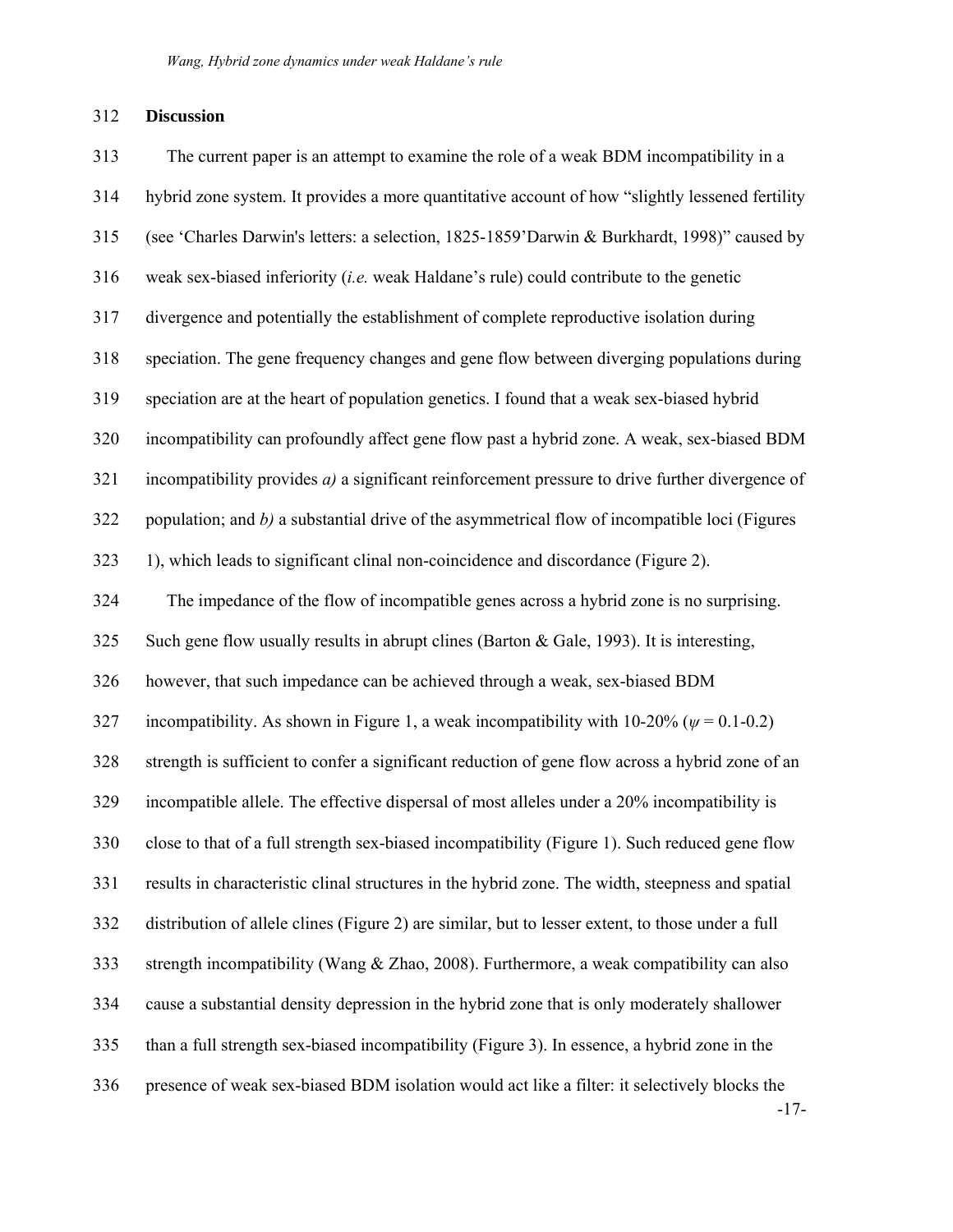337 exchange of incompatible ones (e.g.  $X_I$  and  $A_2$  in an  $X_I A_2$  incompatibility) and at the same 338 time, allows almost free exchange of neutral loci similar to that through neutral diffusion (*PC1* 339 in Supplementary Figure 1C and 1D). The introgression of non-incompatible alleles, such as 340 the  $X_2$  and  $A_1$  in the case of  $X_1A_2$  incompatibility, would be higher than that of neutral alleles 341 (Supplementary Figure 1C and D). The most affected loci by a weak Haldane's rule are on 342 the *X* chromosomes. These trends are more pronounced when density-dependent regulation is 343 high.

-18- 344 The real question is how relevant these trends are to genetic divergence and speciation. It 345 is conceivable that a hybrid zone (tension zone) with a sex-biased isolation is highly unstable 346 and mobile, because of asymmetric gene flow and incomplete isolation. Maintaining such a 347 hybrid zone would have to involve other selection forces. For instance, a hybrid zone could 348 be stabilized if alleles related to BDM isolation have selective advantages in their own 349 respective localities; or when it coincides with density troughs and/or habitat boundaries with 350 environmental differentiations, which is indeed often the case in nature (Hewitt, 1988, Rice & 351 Hostert, 1993). The population dynamics described in this study may be indicative of how 352 sex-biased BDM incompatibilities is established and preserved during speciation. 353 Studies on diverse taxa have shown that natural selection caused by habitat shifts and 354 environmental changes can lead to extremely rapid genetic divergence and ecological 355 segregation, such as soapberry bugs (Carroll, 1997 #716;Carroll, 2003 #727), threespine 356 sticklebacks (Schluter, 1996, Albert et al., 2008, Berner et al., 2009), cichlids (Barluenga et 357 al., 2006), Neotropical guppies (Reznick et al., 1997), island lizards (Losos et al., 1997), and 358 rainforest passerines (Smith et al., 1997). For instance, after the introduction of an alternative 359 host into North America in less than 100 generations, the "derived-type" soapberry bugs 360 (*Jadera hematoloma*) had evolved epistatic incompatibilities from the "ancestral-type" 361 (Carroll et al., 2003). The "derived-type" and "ancestral-type" were genetically diverged in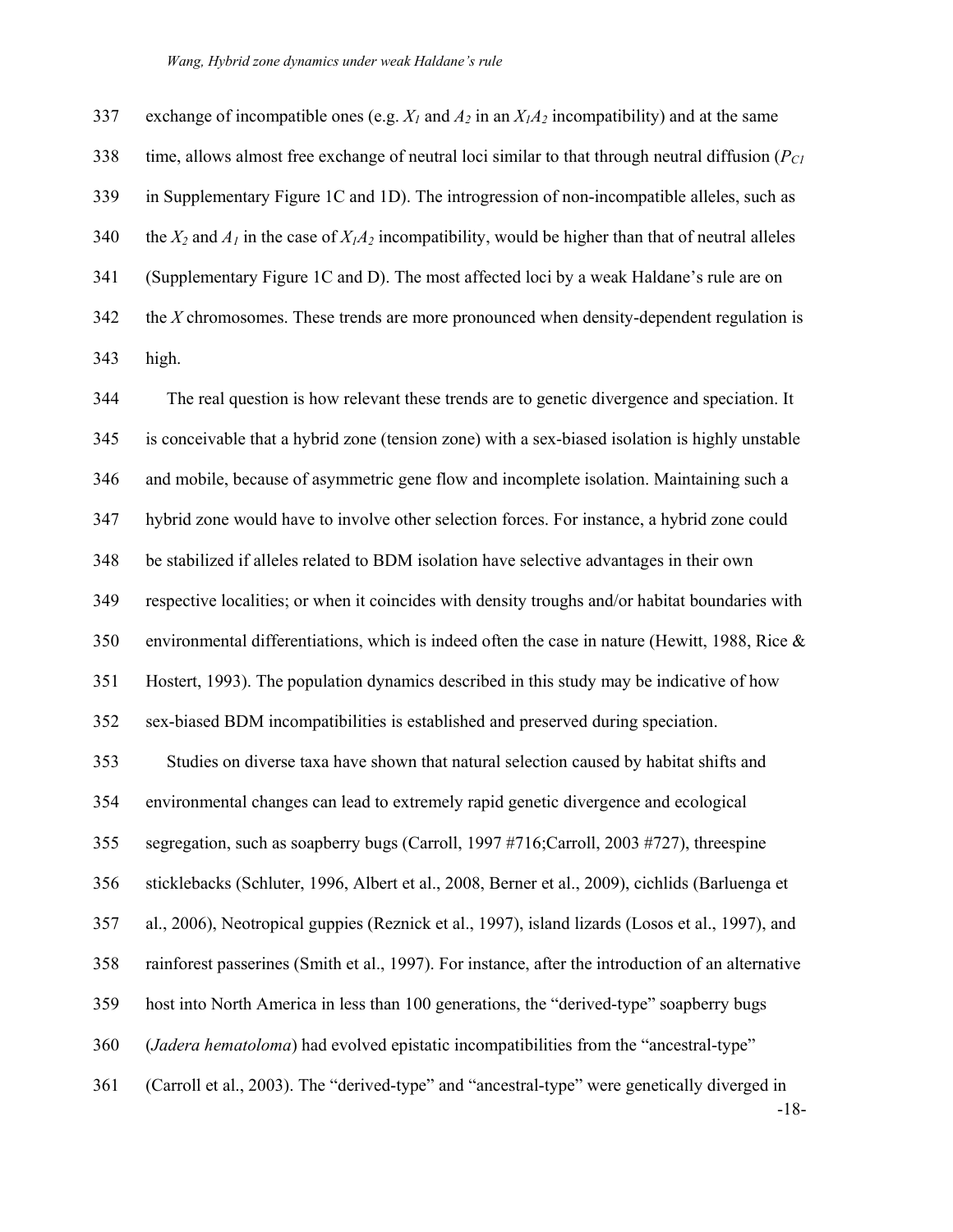| 362 | the feeding morphology, growth rate, survival and fecundity (Carroll et al., 1997). In            |
|-----|---------------------------------------------------------------------------------------------------|
| 363 | threespine sticklebacks, the analysis of neutral microsatellites markers indicate that adaptive   |
| 364 | divergence and partial reproductive isolation often coexist between two parapatric                |
| 365 | populations (Berner et al., 2009). In these fish, some genomic regions, including the sex-        |
| 366 | determining chromosome region, have the largest effect on adaptive traits by QTL analysis,        |
| 367 | suggesting a rapid fixation of adaptive mutations and uneven divergence of different              |
| 368 | chromosomal regions (Albert et al., 2008); ecological selection also drove rapid evolution of     |
| 369 | extrinsic postzygotic isolation (Gow et al., 2007) and prezygotic isolation (Boughman et al.,     |
| 370 | 2005) between benthic and limnetic sticklebacks.                                                  |
| 371 | In recent years, many hotspot genes and mutations have been discovered (Stern $\&$                |
| 372 | Orgogozo, 2009). The evolutionary changes in the hotspots are often associated with specific      |
| 373 | adaption (ffrench-Constant et al., 1998, Wichman et al., 1999, Shindo et al., 2005); and/or       |
| 374 | with sex-biased incompatibility and Haldane's rule in various species pairs (Wittbrodt et al.,    |
| 375 | 1989, Ting et al., 1998, Barbash et al., 2003, Presgraves et al., 2003, Brideau et al., 2006,     |
| 376 | Masly et al., 2006, Mihola et al., 2009, Phadnis & Orr, 2009, Tang & Presgraves, 2009).           |
| 377 | These studies support the notion that the rapid evolution of isolating mechanisms is not          |
| 378 | merely the by-products of genetic drifts or neutral divergence, as many once believed, in         |
| 379 | environments with high ecological differentiations in sympatry or parapatry (Carroll et al.,      |
| 380 | 1997, Reznick et al., 1997, Orr & Smith, 1998, Wang, 2003, Wang & Zhao, 2008).                    |
| 381 | The interplays between adaptation and reproductive isolation hold the key for the                 |
| 382 | evolution of sexually reproducing organisms (Butlin et al., 2008, Fitzpatrick et al., 2008). In   |
| 383 | light of the current analysis, one can speculate that in a highly differentiated environment, the |
| 384 | adaptive changes in subpopulations would more likely be preserved during speciation, if they      |
| 385 | happen to cause hybrid inferiority. This mechanism may have led to the dominance of BDM           |
| 386 | isolation and Haldane's rule. This population dynamics provides a glimpse of how a                |

-19-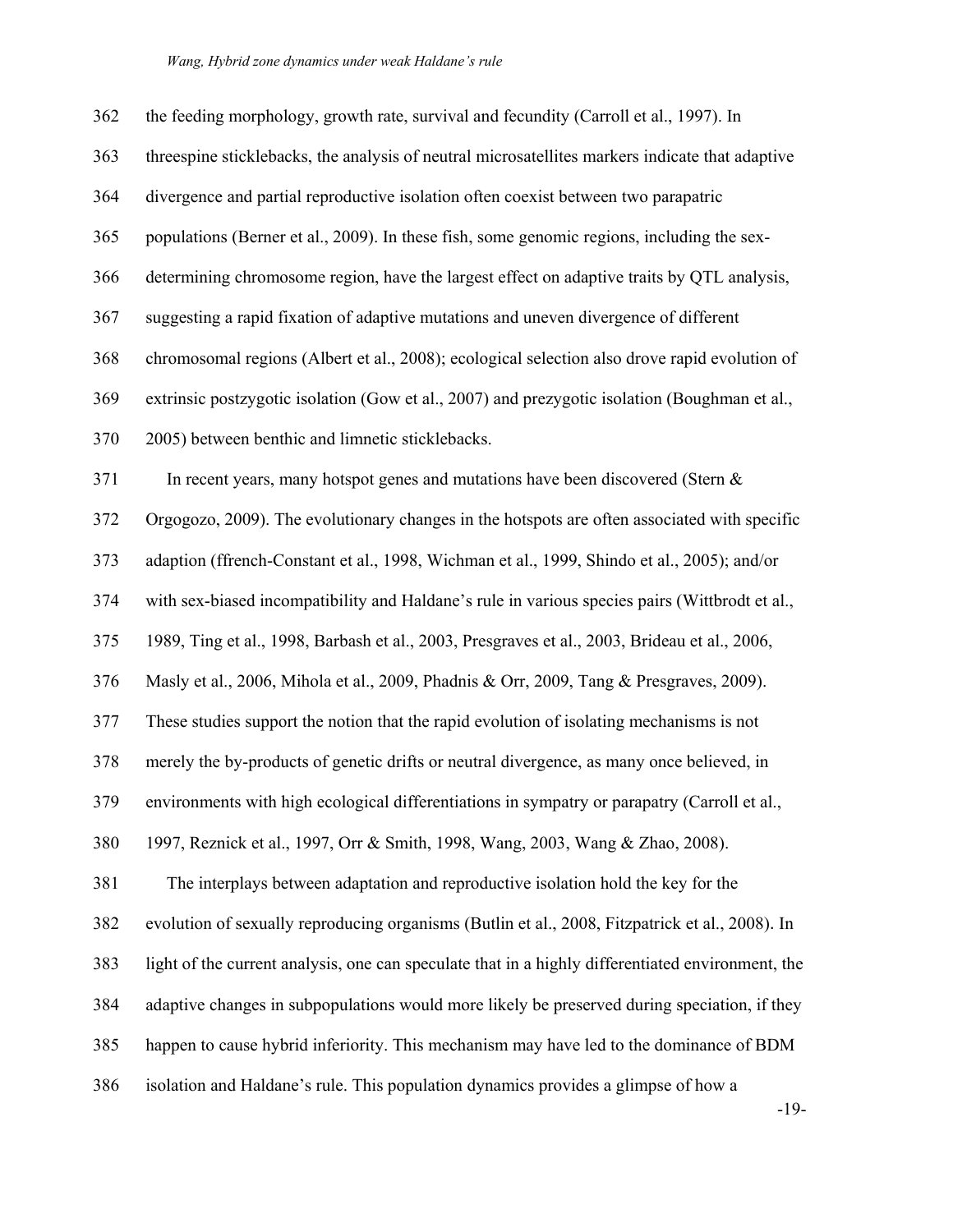#### *Wang, Hybrid zone dynamics under weak Haldane's rule*

| 387 | speciation gene comes into being at an early stage of population divergence. In a              |
|-----|------------------------------------------------------------------------------------------------|
| 388 | megapopulation consisting of many clades with complex environmental differentiations, an       |
| 389 | adaptive mutation could set the gene up as a hotspot that initiates a runaway evolutionary     |
| 390 | process toward more complete reproductive isolation. With such dynamics, local adaptation      |
| 391 | and postzygotic isolation could promote each other during genetic divergence and population    |
| 392 | differentiation. This model may also be extended to test some controversial issues in          |
| 393 | evolutionary biology. For instance, whether or not secondary contact is a prerequisite for the |
| 394 | formation of hybrid zone and species; whether or not hybrid zones are the sites of             |
| 395 | 'reinforcement' (Dobzhansky, 1940) – the evolution of prezygotic barriers to gene exchange     |
| 396 | in response to selection against hybrids (Harrison, 1993). These are the fundamental           |
| 397 | questions in the field of population genetics that remain controversial for many years         |
| 398 | (Paterson, 1978, 1982; Butlin, 1987, 1989).                                                    |
| 399 |                                                                                                |
|     |                                                                                                |

400

# 401 **Acknowledgments**

402 I thank Tania Kastelic and Philip Tang for help with English editing.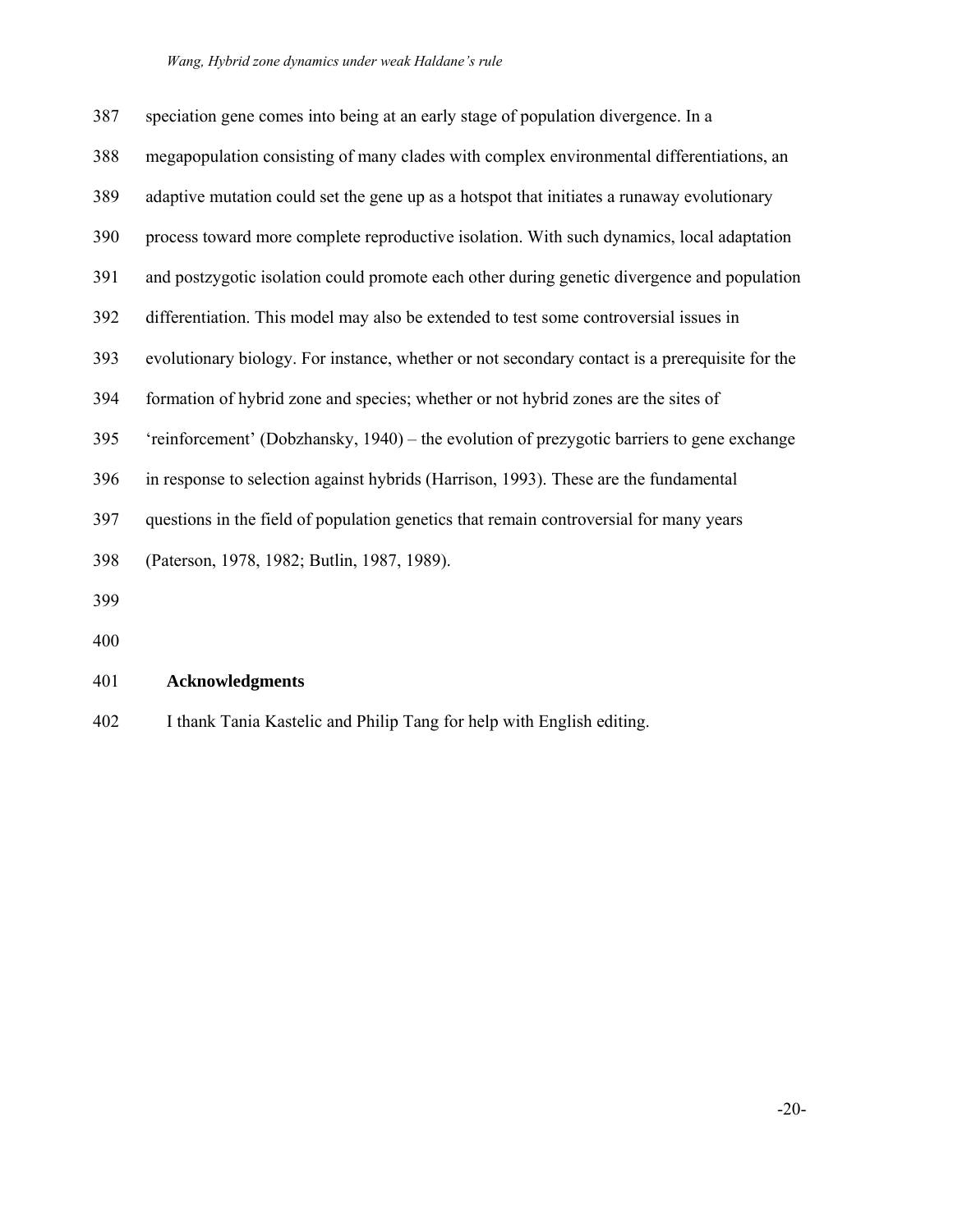| 403 | <b>Figure 1.</b> The effective dispersal ( $\lambda_e$ ) of different alleles in a scenario of $r = 0.05$ with                                  |
|-----|-------------------------------------------------------------------------------------------------------------------------------------------------|
| 404 | dispersal of (A) $\lambda$ = 0.1; (B) $\lambda$ = 0.2; and (C) $\lambda$ = 0.4. The strength of an $X_1A_2$ heterogametic                       |
| 405 | incompatibility varies from 0 to 1 ( $X$ -axis). The horizontal dotted line in each panel is the                                                |
| 406 | reference line, which represents a scenario of no genetic incompatibility between two                                                           |
| 407 | parental populations.                                                                                                                           |
| 408 |                                                                                                                                                 |
| 409 | <b>Figure 2.</b> The non-coincident and discordant clines of the representative loci, $X$ , $Y$ , $A$ and                                       |
| 410 | C across a hybrid zone consisting of 10 demes with different density-dependent regulations                                                      |
| 411 | ( <i>r</i> ) and barrier strengths ( $\psi$ – caused by an $X_1A_2$ heterogametic incompatibility) at 40%                                       |
| 412 | dispersal ( $\lambda = 0.4$ ). (A) $r = 0$ , $\psi = 0.1$ ; (B) $r = 0.05$ , $\psi = 0.1$ ; (C) $r = 0.4$ , $\psi = 0.1$ ; (D) $r = 0$ , $\psi$ |

- 413 = 1; (**E**)  $r = 0.05$ ,  $\psi = 1$ ; (**F**)  $r = 0.4$ ,  $\psi = 1$ .
- 414

415 **Figure 3.** The relative density depression in an equilibrated hybrid zone (*t =* 2000) 416 consisting of 10 demes with the various strengths  $(\psi)$  of an  $X_1A_2$  heterogametic 417 incompatibility and different density-dependent regulation,  $(A \text{ and } D, r = 0; B \text{ and } E, r = 1)$ 418 0.05; and **C** and **F**.  $r = 0.2$ ). In each panel, the alternate lines from top to bottom represent the 419 strength of an  $X_1A_2$  heterogametic incompatibility of  $\psi$  = 0.05, 0.1, 0.2, 0.3, 0.5 or 1. 420 421 **Figure 4.** The equilibrated density distribution in Deme No.5 under different density-422 dependent regulation in a scenario of 10 demes with different strengths of an  $X_1A_2$ 423 heterogametic incompatibility ( $\psi$  = 0.05, 0.1, 0.3 and 1) and dispersal (**A**)  $\lambda$  = 0.1 (**B**)  $\lambda$  = 0.4. 424 425 **Figure 5.** The population density over time (generations) in the Deme No.5 with different 426 strength of BDM incompatibility (*ψ*). From top to bottom, the alternate lines from top to 427 bottom represent a *ψ* value of 0.05, 0.1, 0.2, 0.3, 0.5 or 1, respectively.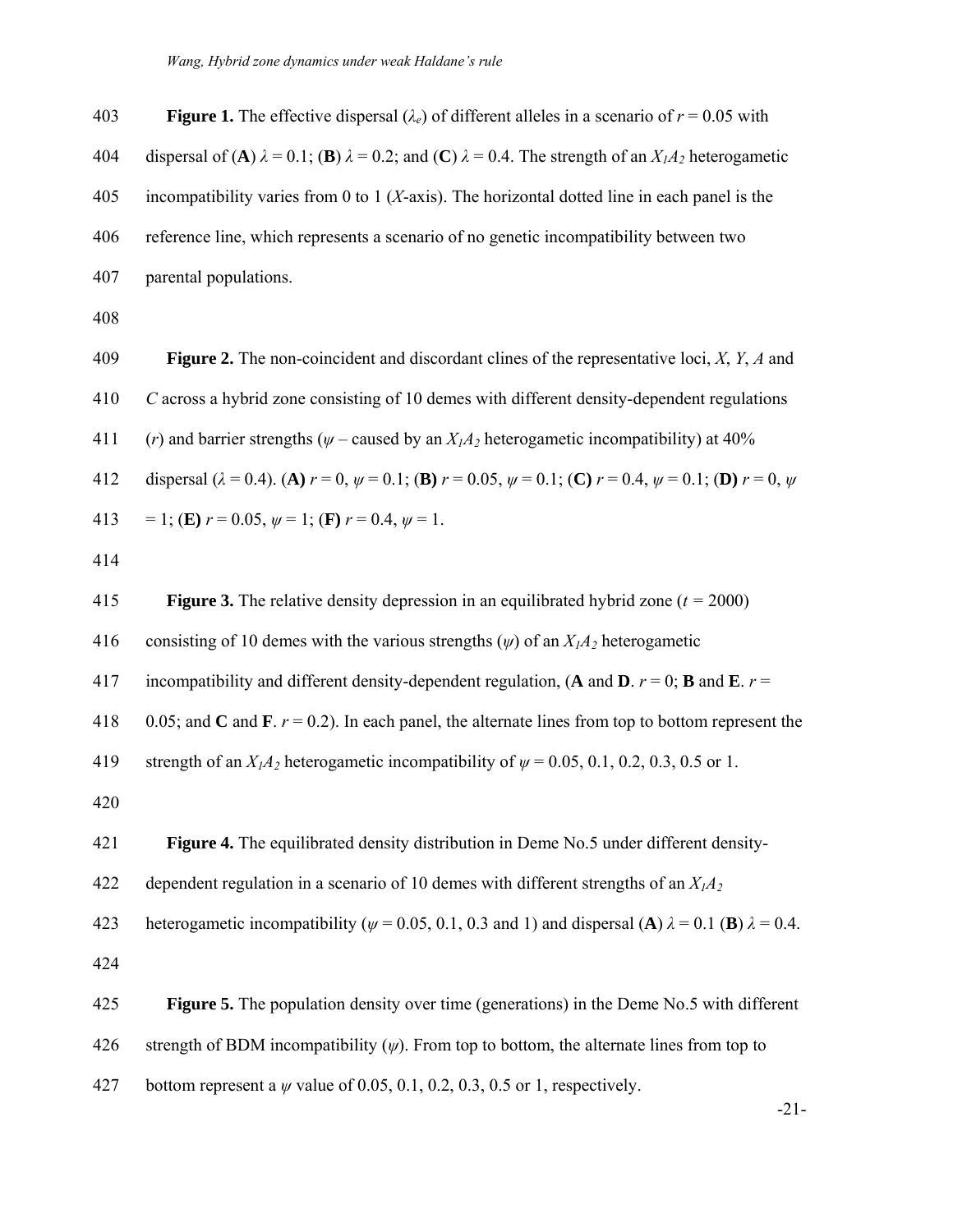428

| 429 | <b>Supplementary Figure 1.</b> The effective dispersal $(\lambda_e)$ of different alleles in scenarios of       |
|-----|-----------------------------------------------------------------------------------------------------------------|
| 430 | (A) $r = 0$ , (B) $r = 0.05$ , (C) $r = 0.1$ , and (D) $r = 0.5$ with 40% dispersal ( $\lambda = 0.4$ ) and the |
| 431 | strength ( $\psi$ ) of an $X_1A_2$ heterogametic incompatibility varying from 0 to 1 (X-axis). The              |
| 432 | horizontal dotted line in each panel is the reference line representing a scenario of no                        |
| 433 | incompatibility, in which there is no genetic isolation two parental populations.                               |
| 434 |                                                                                                                 |
| 435 | <b>Supplementary Figure 2.</b> The percentage of inferior offspring under a complete $X_1A_2$                   |
| 436 | heterogametic incompatibility ( $\psi$ = 1) in each generation at equilibrium. The variations of                |
| 437 | parameters are: $r = 0$ , 0.05, and 0.2; $\lambda = 0.05$ , 0.2 and 0.4.                                        |
| 438 |                                                                                                                 |
| 439 | Supplementary Figure 3. The time (generations) required for establishing equilibrium                            |
| 440 | under a weak $X_1A_2$ heterogametic incompatibility. The cutoff of equilibration is set at the 1%               |
| 441 | collective size of all 10 demes. The hybrid zone with a size change smaller than the cutoff                     |
| 442 | between generations is considered at equilibrium. Here, the strength of the incompatibility                     |
| 443 | ( $\psi$ ) varies from 0 to 1 (X-axis). Dispersal of 10, 20 and 40% ( $\lambda$ = 0.1, 0.2 and 0.4) are         |
| 444 | considered. (A) $r = 0$ ; (B) $r = 0.05$ ; (B) $r = 0.1$ ; and (C) $r = 0.5$ .                                  |
|     |                                                                                                                 |

445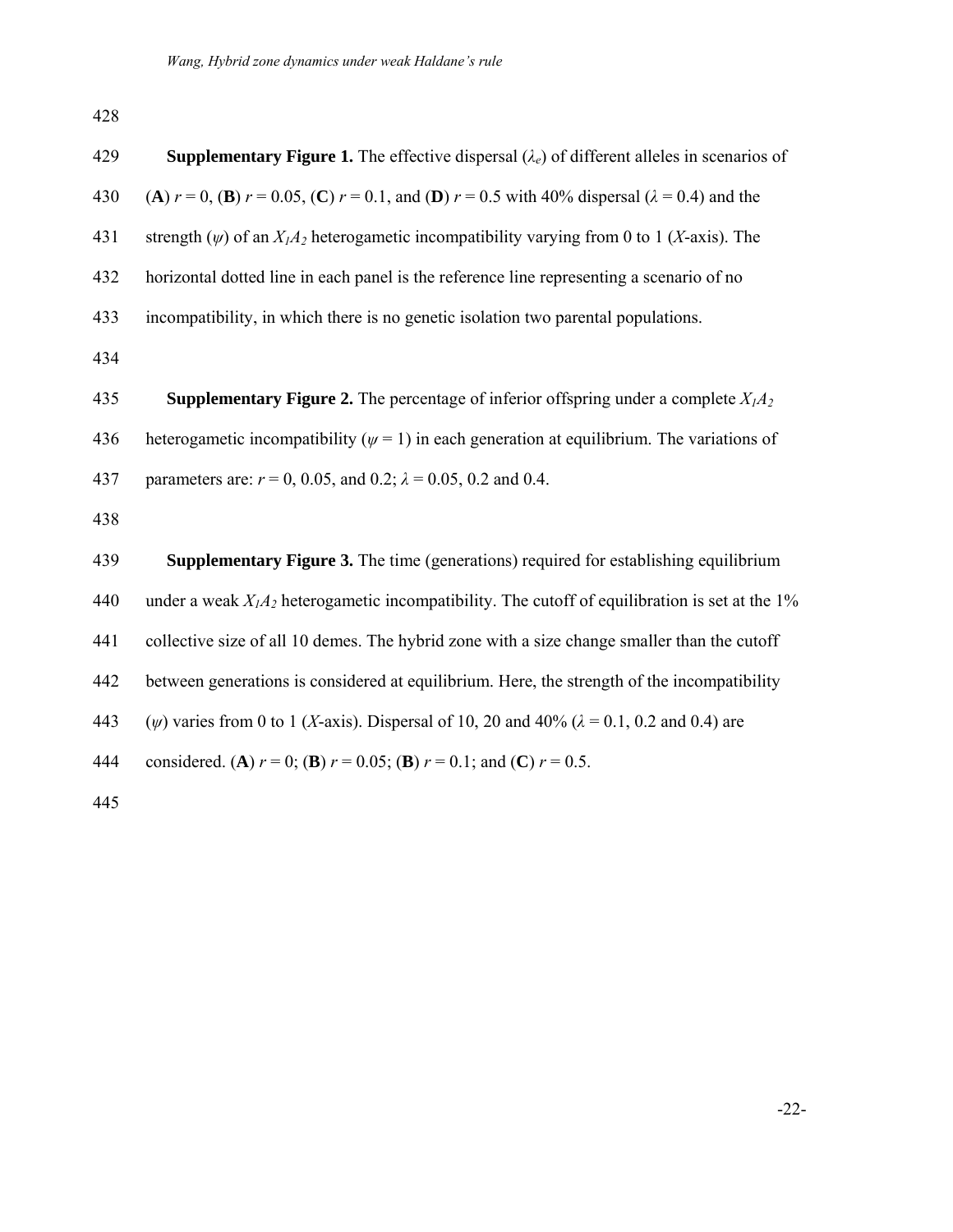#### 446 **References:**

- 447 Albert, A. Y., Sawaya, S., Vines, T. H., Knecht, A. K., Miller, C. T., Summers, B. R., 448 Balabhadra, S., Kingsley, D. M. & Schluter, D. 2008. The genetics of adaptive shape 449 shift in stickleback: pleiotropy and effect size. *Evolution* **62**: 76-85.
- 450 Arnegard, M. E. & Kondrashov, A. S. 2004. Sympatric speciation by sexual selection alone is 451 unlikely. *Evolution* **58**: 222-37.
- 452 Barbash, D. A., Siino, D. F., Tarone, A. M. & Roote, J. 2003. A rapidly evolving MYB-453 related protein causes species isolation in Drosophila. *Proc. Natl. Acad. Sci. USA.*  454 **100**: 5302-5307.
- 455 Barluenga, M., Stolting, K. N., Salzburger, W., Muschick, M. & Meyer, A. 2006. Sympatric 456 speciation in Nicaraguan crater lake cichlid fish. *Nature* **439**: 719-23.
- 457 Barton, N. & Bengtsson, B. O. 1986. The barrier to genetic exchange between hybridising 458 populations. *Heredity* **57**: 357-76.
- 459 Barton, N. H. 1980. The hybrid sink effect. *Heredity* **44**: 277-278.
- 460 Barton, N. H. & Gale, K. S. (1993) Genetic analysis of hybrid zones. In: *Hybrid zones and*  461 *the evolutionary process*, (Harrison, R. G., ed.)*.* pp. 13-45. Oxford University Press, 462 New York.
- 463 Bateson, W. (1909) Heredity and variation in modern lights. In: *Darwin and Modern Science*, 464 (Seward, A. C., ed.)*.* pp. 85-101. Cambridge University Press, Cambridge.
- 465 Bengtsson, B. O. (1985) The flow of genes through a genetic barrier. In: *Evolution: essays in*  466 *honour of John Maynard Smith*, (Greenwood, J. J., Harvey, P. H. & Slatkin, M., eds.)*.*  467 pp. 31–42. Cambridge Univ. Press, Cambridge, U.K.
- 468 Berner, D., Grandchamp, A. C. & Hendry, A. P. 2009. Variable progress toward ecological 469 speciation in parapatry: stickleback across eight lake-stream transitions. *Evolution* **63**: 470 1740-53.
- 471 Boughman, J. W., Rundle, H. D. & Schluter, D. 2005. Parallel evolution of sexual isolation in 472 sticklebacks. *Evolution* **59**: 361-73.
- 473 Brideau, N. J., Flores, H. A., Wang, J., Maheshwari, S., Wang, X. & Barbash, D. A. 2006. 474 Two Dobzhansky-Muller genes interact to cause hybrid lethality in Drosophila. 475 *Science* **314**: 1292-5.
- 476 Butlin, R. K., Galindo, J. & Grahame, J. W. 2008. Sympatric, parapatric or allopatric: the 477 most important way to classify speciation? *Philos Trans R Soc Lond B Biol Sci* **363**: 478 2997-3007.
- 479 Carroll, S. P., Dingle, H. & Famula, T. R. 2003. Rapid appearance of epistasis during 480 adaptive divergence following colonization. *Proc Biol Sci* **270 Suppl 1**: S80-3.
- 481 Carroll, S. P., Dingle, H. & Klassen, S. P. 1997. Genetic Differentiation of Fitness-482 Associated Traits Among Rapidly Evolving Populations of the Soapberry Bug. 483 *Evolution* **51**: 1182-1188.
- 484 Coyne, J. A. & Orr, H. A. (1989) Two rules of speciation. In: *Speciation and Its*  485 *Consequences*, (Otte, D. & Endler, J. A., eds.)*.* pp. 180-207. Sinauer Associates, 486 Sunderland, MA.
- 487 Coyne, J. A. & Orr, H. A. 1998. The evolutionary genetics of speciation. *Philos. Trans. R.*  488 *Soc. Lond. B Biol. Sci.* **353**: 287-305.
- 489 Coyne, J. A. & Orr, H. A. 2004. *Speciation*. Sinauer Associates, Sunderland, Mass.
- 490 Darwin, C. & Burkhardt, F. H. 1998. *Charles Darwin's letters : a selection, 1825-1859,*  491 Canto ed. Cambridge University Press, Cambridge.
- 492 Dieckmann, U. & Doebeli, M. 1999. On the origin of species by sympatric speciation. *Nature*  493 **400**: 354-7.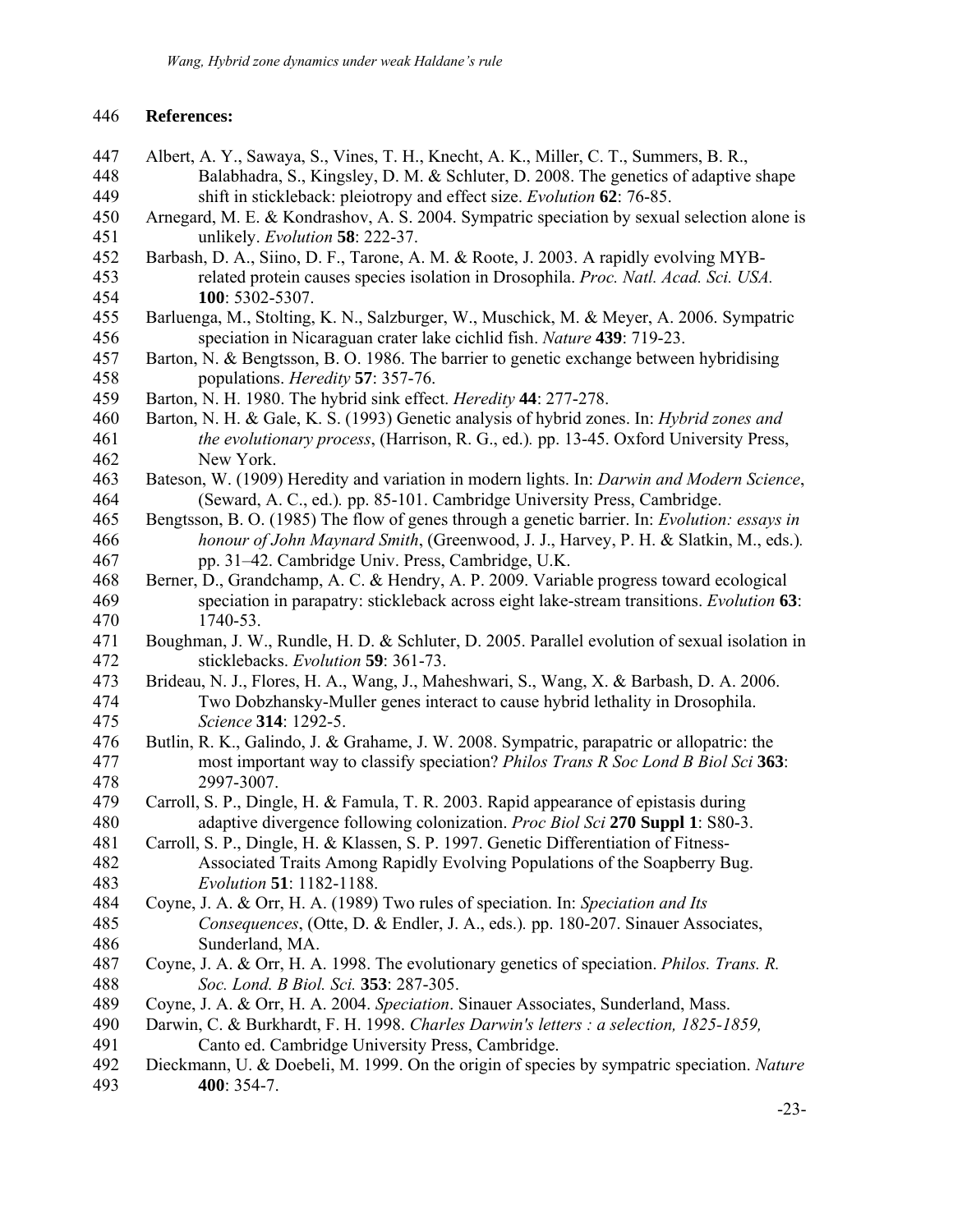494 Dieckmann, U., Doebeli, M., Metz, J. A. J. & Tautz, D. (2004) Epilogue. In: *Adaptive*  495 *speciation*, (Dieckmann, U., Doebeli, M., Metz, J. A. J. & Tautz, D., eds.)*.* pp. 380- 496 394 Cambridge studies in adaptive dynamics. Cambridge University Press, 497 Cambridge, UK ; New York. 498 Dobzhansky, T. 1940. Speciation as a Stage in Evolutionary Divergence. *The American*  499 *Naturalist* **74**: 312. 500 Dobzhansky, T. G. 1937. *Genetics and the origin of species,* 2d. , rev. ed. Columbia 501 University Press, New York. 502 Endler, J. A. 1973. Gene flow and population differentiation. *Science* **179**: 243-50. 503 Endler, J. A. 1977. *Geographic variation, speciation, and clines*. Princeton University Press, 504 Princeton, N.J. 505 ffrench-Constant, R. H., Pittendrigh, B., Vaughan, A. & Anthony, N. 1998. Why are there so 506 few resistance-associated mutations in insecticide target genes? *Philos Trans R Soc*  507 *Lond B Biol Sci* **353**: 1685-93. 508 Fitzpatrick, B. M., Fordyce, J. A. & Gavrilets, S. 2008. What, if anything, is sympatric 509 speciation? *J Evol Biol* **21**: 1452-9. 510 Fitzpatrick, B. M., Fordyce, J. A. & Gavrilets, S. 2009. Pattern, process and geographic 511 modes of speciation. *J Evol Biol* **22**: 2342-7. 512 Gavrilets, S. 1997. Hybrid Zones With Dobzhansky-Type Epistatic Selection. *Evolution* **51**: 513 1027-1035. 514 Gourbiere, S. 2004. How do natural and sexual selection contribute to sympatric speciation? *J*  515 *Evol Biol* **17**: 1297-309. 516 Gow, J. L., Peichel, C. L. & Taylor, E. B. 2007. Ecological selection against hybrids in 517 natural populations of sympatric threespine sticklebacks. *J Evol Biol* **20**: 2173-80. 518 Harrison, R. G. (1993) Hybrids and hybrid zones: historical perspective. In: *Hybrid zones and*  519 *the evolutionary process*, (Harrison, R. G., ed.)*.* pp. 3-12. Oxford University Press, 520 New York. 521 Hartl, D. L. & Clark, A. G. 1997. *Principles of population genetics,* 3rd ed. Sinauer 522 Associates, Sunderland, MA. 523 Hewitt, G. M. 1988. Hybrid zones-natural laboratories for evolutionary studies. *Trends in*  524 *Ecology & Evolution* **3**: 158-167. 525 Laurie, C. C. 1997. The weaker sex is heterogametic: 75 years of Haldane's rule. *Genetics*  526 **147**: 937-51. 527 Losos, J. B., Warheitt, K. I. & Schoener, T. W. 1997. Adaptive differentiation following 528 experimental island colonization in Anolis lizards. *Nature* **387**: 70-73. 529 Masly, J. P., Jones, C. D., Noor, M. A., Locke, J. & Orr, H. A. 2006. Gene transposition as a 530 cause of hybrid sterility in Drosophila. *Science* **313**: 1448-50. 531 Mihola, O., Trachtulec, Z., Vlcek, C., Schimenti, J. C. & Forejt, J. 2009. A mouse speciation 532 gene encodes a meiotic histone H3 methyltransferase. *Science* **323**: 373-5. 533 Muller, H. J. (1940) Bearings of the "*Drosophila"* work on systematics. In: *The new*  534 *systematics*, (Huxley, J. S., ed.)*.* pp. 185-268. Clarendon, Oxford. 535 Muller, H. J. 1942. Isolating mechanisms, evolution and temperature. *Biological Symposia* **6**: 536 71-125. 537 Orr, H. A. 1996. Dobzhansky, Bateson, and the genetics of speciation. *Genetics* **144**: 1331-5. 538 Orr, M. R. & Smith, T. B. 1998. Ecology and speciation. *Trends in ecology & evolution* **13**: 539 502-506. 540 Phadnis, N. & Orr, H. A. 2009. A single gene causes both male sterility and segregation 541 distortion in Drosophila hybrids. *Science* **323**: 376-9.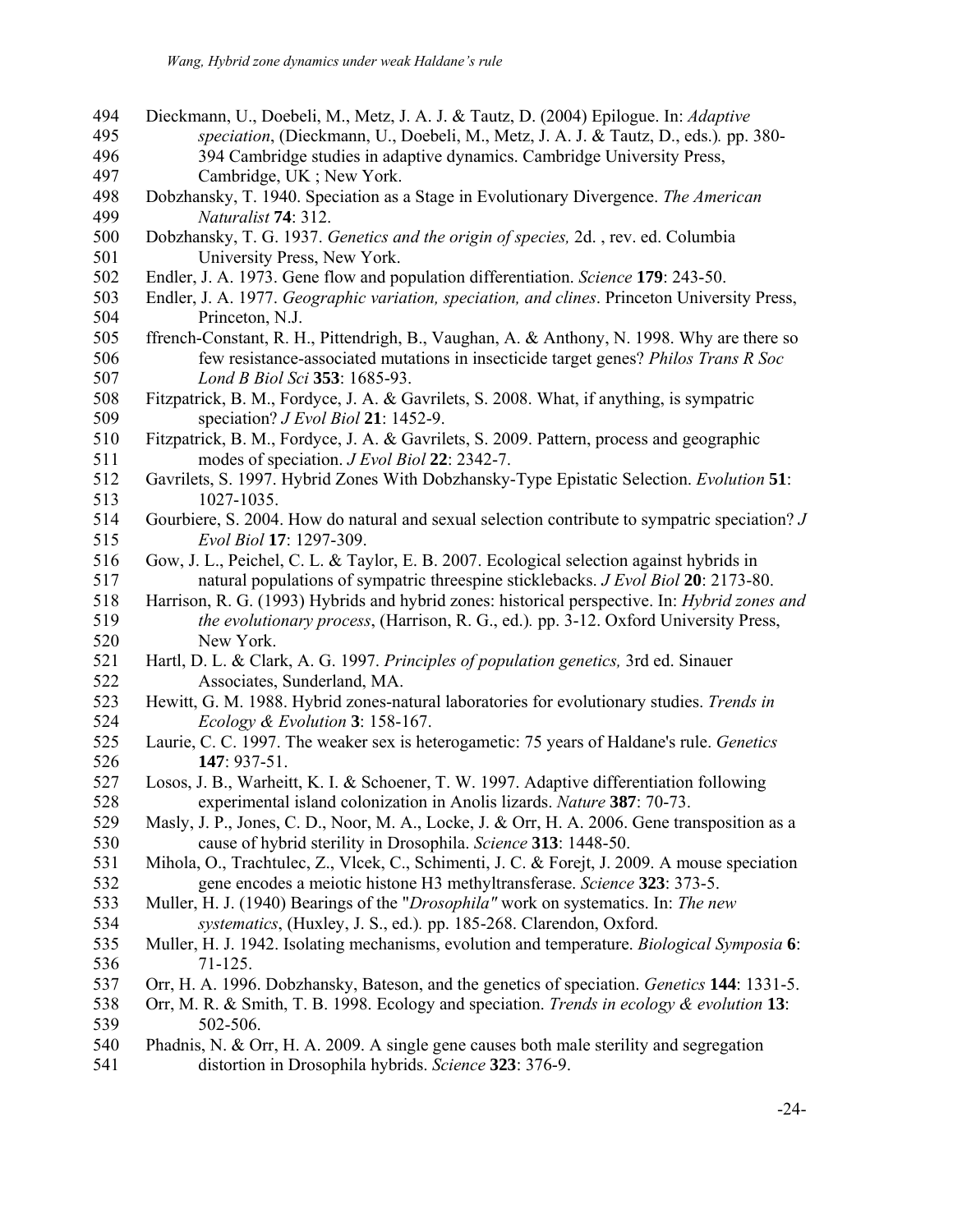- 542 Presgraves, D. C., Balagopalan, L., Abmayr, S. M. & Orr, H. A. 2003. Adaptive evolution 543 drives divergence of a hybrid inviability gene between two species of Drosophila. 544 *Nature* **423**: 715-9.
- 545 Reznick, D. N., Shaw, F. H., Rodd, F. H. & Shaw, R. G. 1997. Evaluation of the Rate of 546 Evolution in Natural Populations of Guppies (Poecilia reticulata). *Science* **275**: 1934- 547 1937.
- 548 Rice, W. R. & Hostert, E. E. 1993. Laboratory Experiments on Speciation: What Have We 549 Learned in 40 Years? *Evolution* **47**: 1637-1653.
- 550 Schluter, D. 1996. Ecological Causes of Adaptive Radiation. *The American Naturalist* **148**: 551 S40.
- 552 Shindo, C., Aranzana, M. J., Lister, C., Baxter, C., Nicholls, C., Nordborg, M. & Dean, C. 553 2005. Role of FRIGIDA and FLOWERING LOCUS C in determining variation in 554 flowering time of Arabidopsis. *Plant Physiol* **138**: 1163-73.
- 555 Slatkin, M. 1973. Gene flow and selection in a cline. *Genetics* **75**: 733-56.
- 556 Smith, T. B., Wayne, R. K., Girman, D. J. & Bruford, M. W. 1997. A Role for Ecotones in 557 Generating Rainforest Biodiversity. *Science* **276**: 1855-1857.
- 558 Stern, D. L. & Orgogozo, V. 2009. Is genetic evolution predictable? *Science* **323**: 746-51.
- 559 Tang, S. & Presgraves, D. C. 2009. Evolution of the Drosophila nuclear pore complex results 560 in multiple hybrid incompatibilities. *Science* **323**: 779-82.
- 561 Ting, C. T., Tsaur, S. C., Wu, M. L. & Wu, C. I. 1998. A rapidly evolving homeobox at the 562 site of a hybrid sterility gene. *Science* **282**: 1501-4.
- 563 Van Doorn, G. S. 2004. Sympatric speciation by sexual selection: a critical reevaluation. *Am.*  564 *Nat.* **163**: 709-25.
- 565 van Doorn, G. S., Edelaar, P. & Weissing, F. J. 2009. On the origin of species by natural and 566 sexual selection. *Science* **326**: 1704-7.
- 567 Wang, R. X. 2003. Differential strength of sex-biased hybrid inferiority in impeding gene 568 flow may be a cause of Haldane's rule. *J. Evol. Biol.* **16**: 353-361.
- 569 Wang, R. X. & Zhao, Y. L. 2008. Differential barrier strength and allele frequencies in hybrid 570 zones maintained by sex-biased hybrid incompatibilities. *Heredity* **100**: 326-336.
- 571 Wichman, H. A., Badgett, M. R., Scott, L. A., Boulianne, C. M. & Bull, J. J. 1999. Different 572 trajectories of parallel evolution during viral adaptation. *Science* **285**: 422-4.
- 573 Wittbrodt, J., Adam, D., Malitschek, B., Maueler, W., Raulf, F., Telling, A., Robertson, S. M. 574 & Schartl, M. 1989. Novel putative receptor tyrosine kinase encoded by the 575 melanoma-inducing Tu locus in Xiphophorus. *Nature* **341**: 415-21.
- 576 Wright, S. 1988. Surfaces of Selective Value Revisited. *The American Naturalist* **131**: 115- 577 123.
- 578 Wu, C.-I. 2001. The genic view of the process of speciation. *J. Evol. Biol.* **14**: 851-65.
- 579 Wu, C.-I. & Davis, A. W. 1993. Evolution of postmating reproductive isolation: the
- 580 composite nature of Haldane's rule and its genetic bases. *Am. Nat.* **142**: 187-212.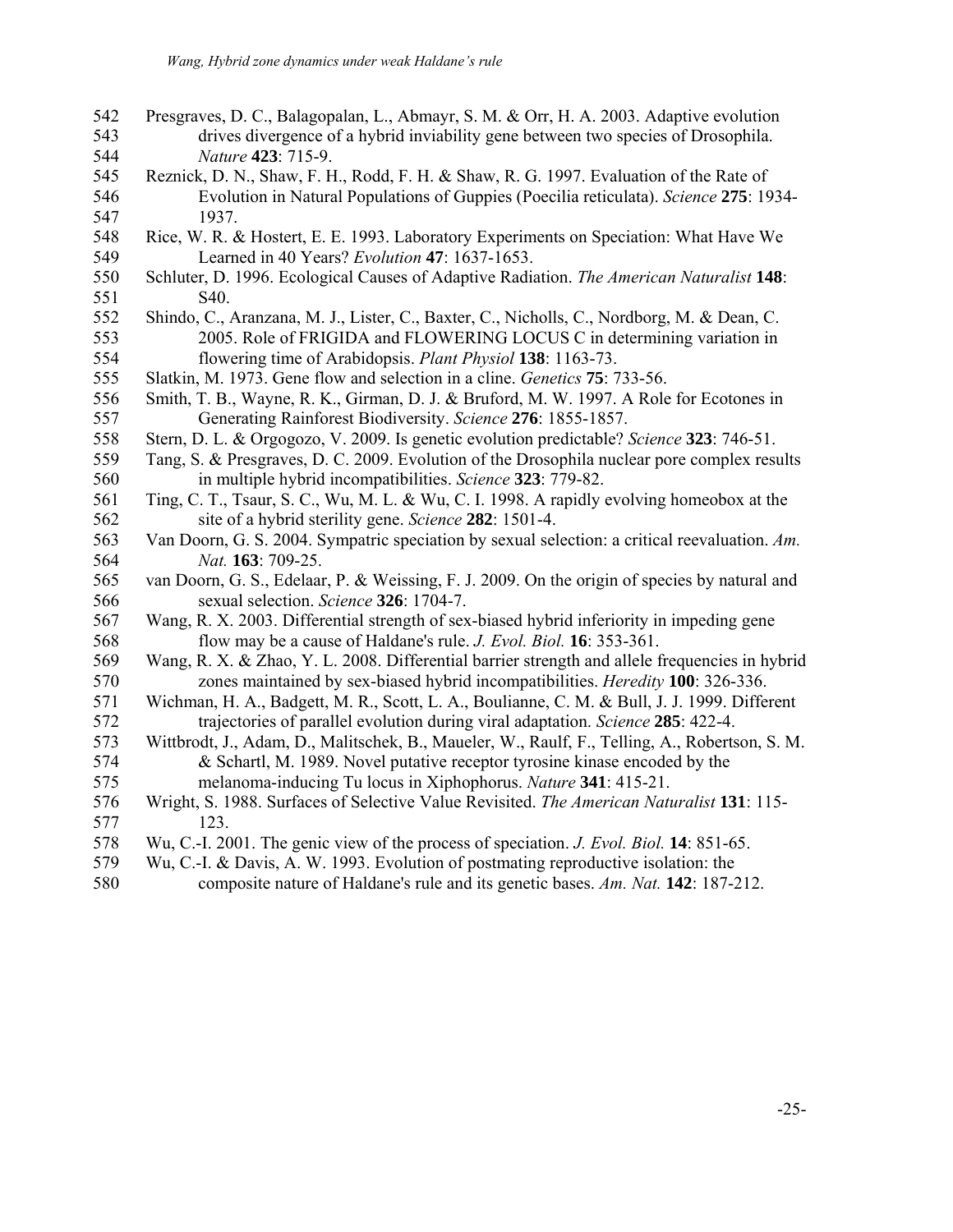

*S ftrength of X ( ) <sup>1</sup>A2 Strength of incompatibility incompatibility*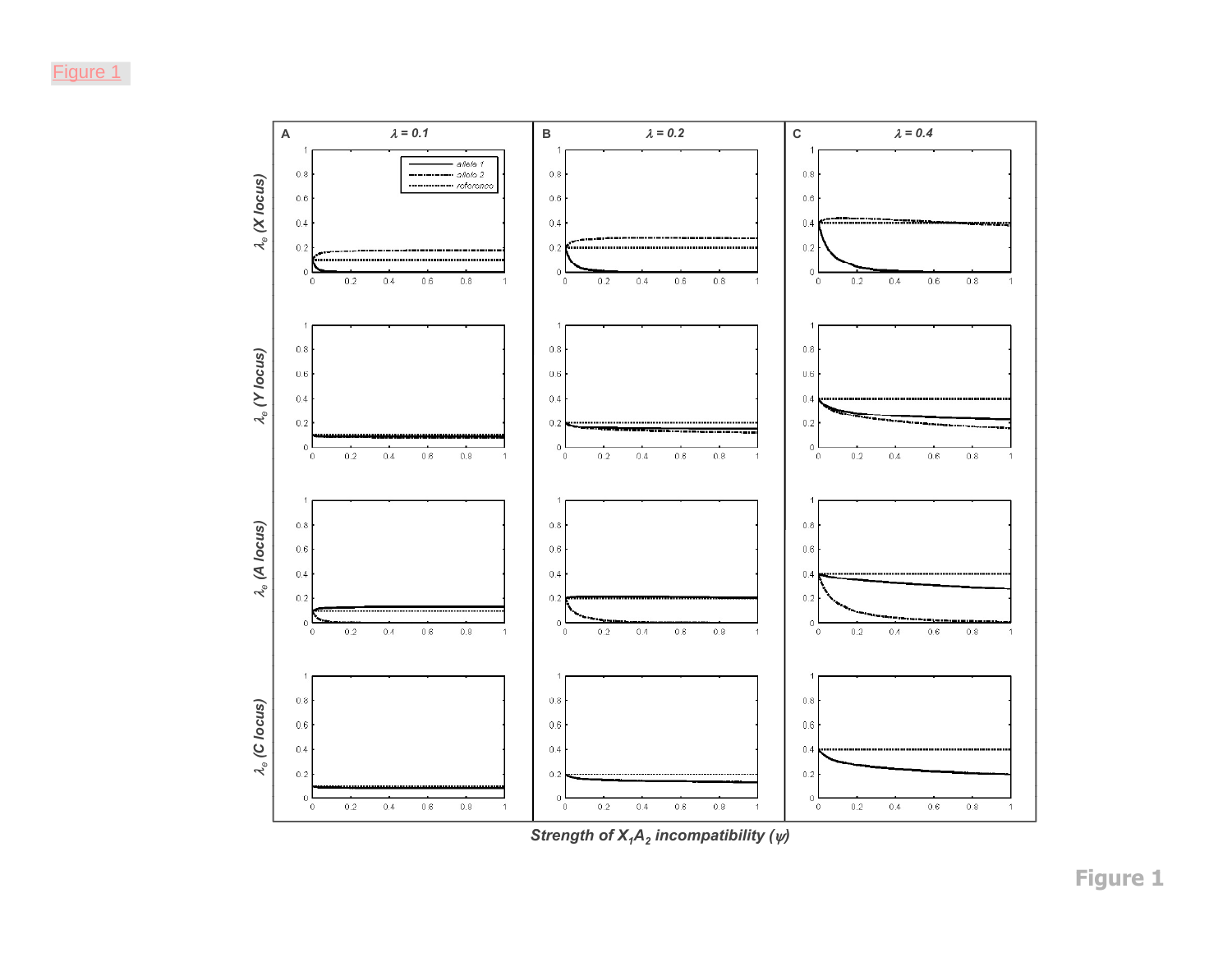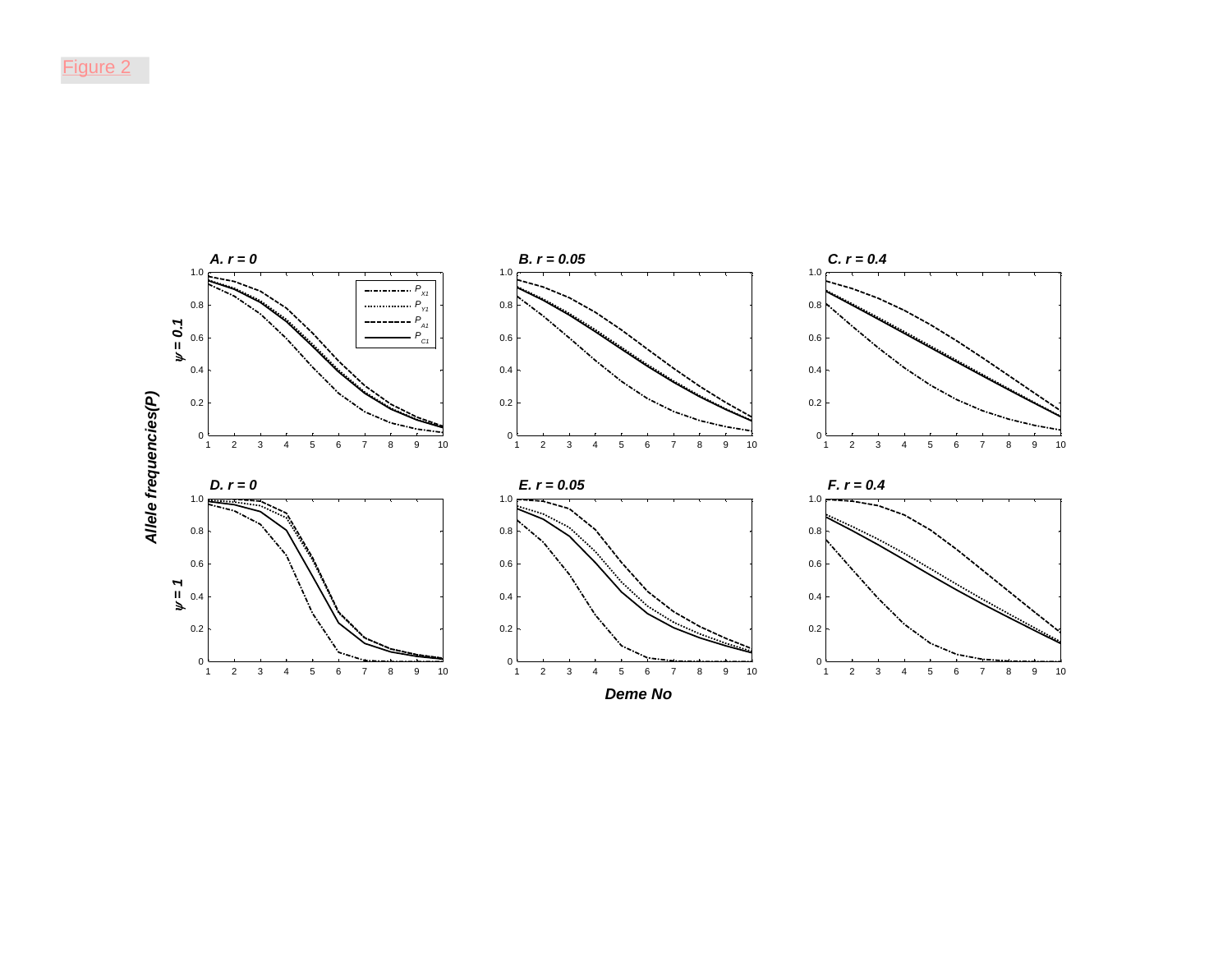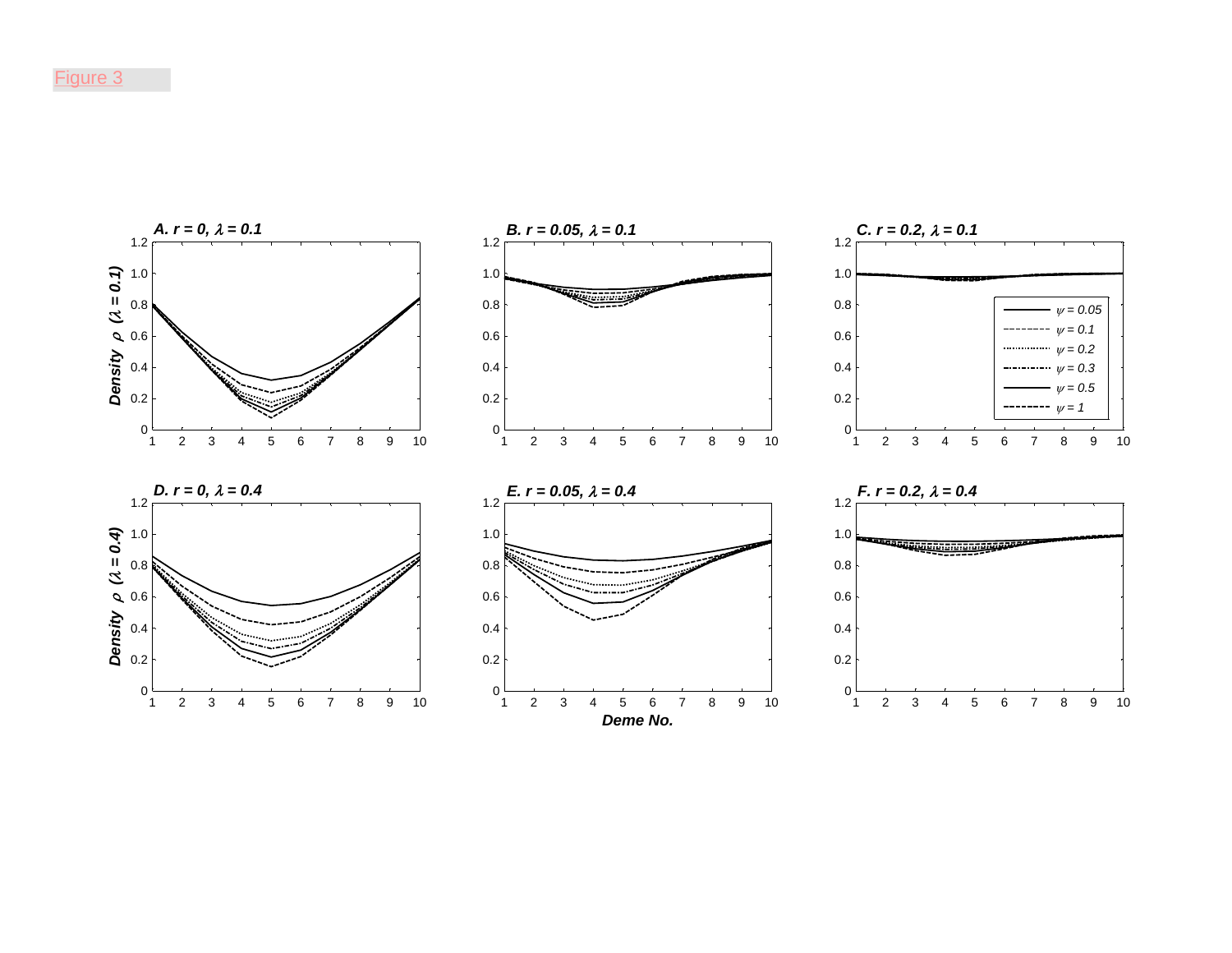![](_page_28_Figure_1.jpeg)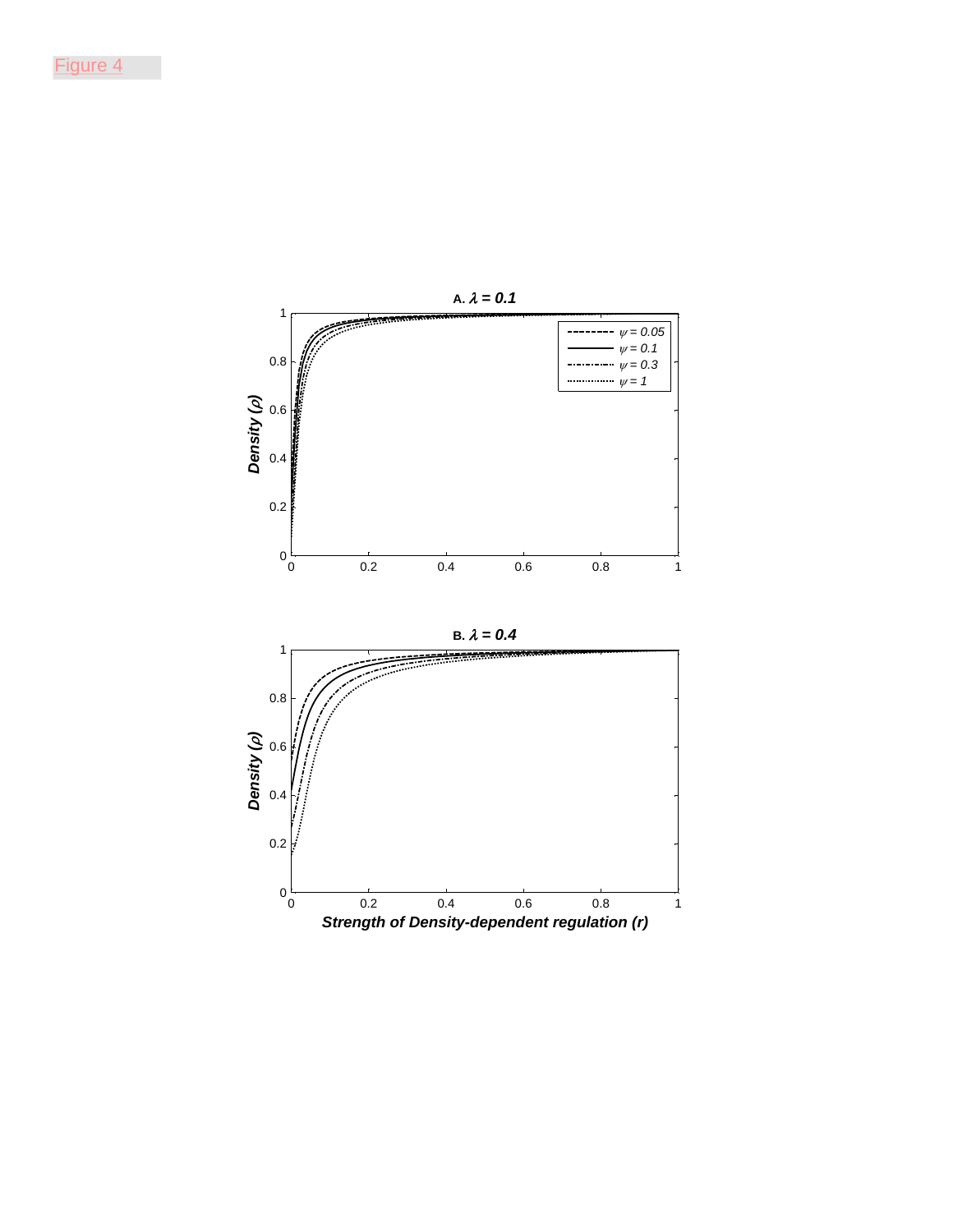![](_page_29_Figure_1.jpeg)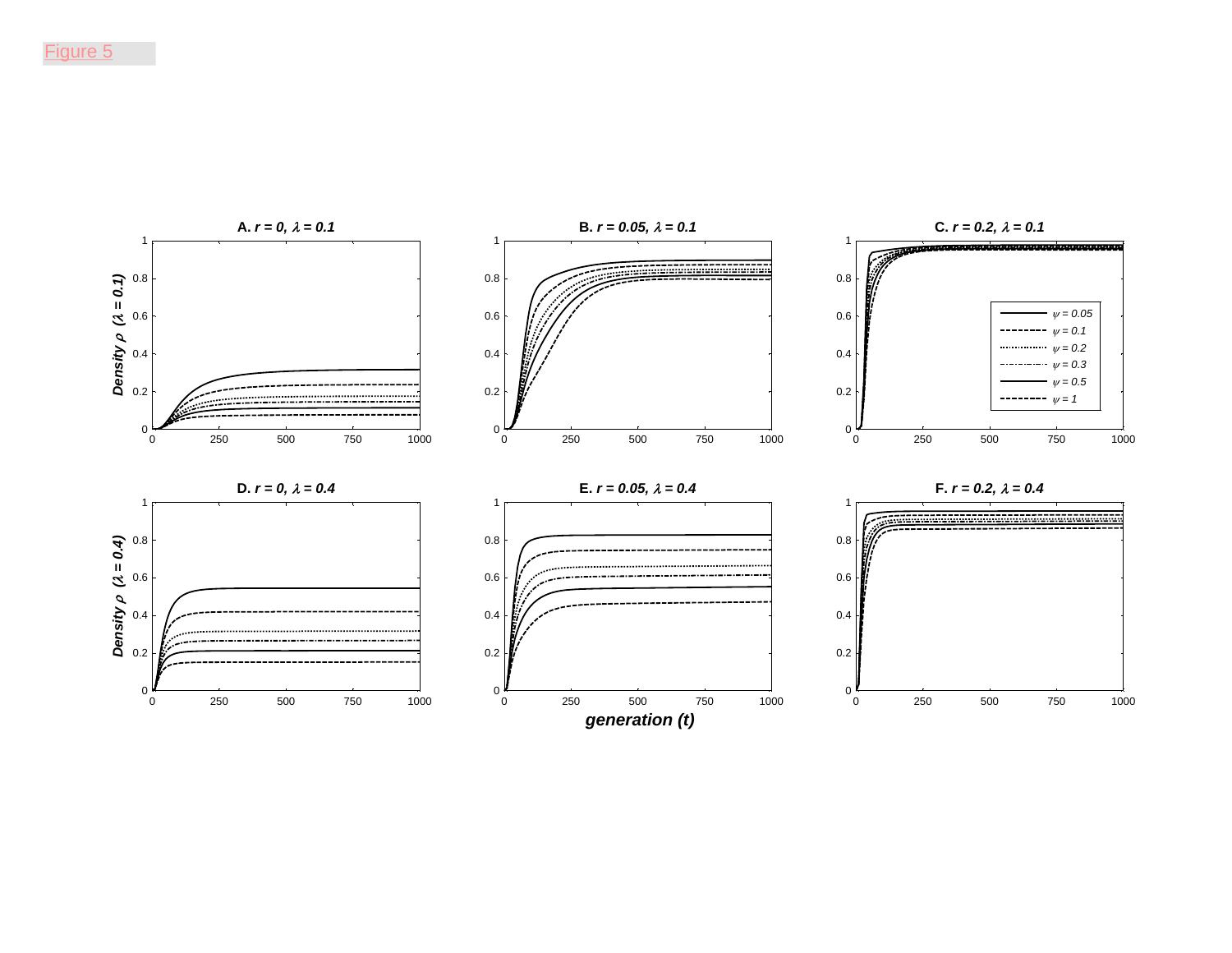![](_page_30_Figure_0.jpeg)

*Strength of X1A2 Strength of X incompatibility () <sup>1</sup>A2incompatibility* 

**Supplementary Figure 1**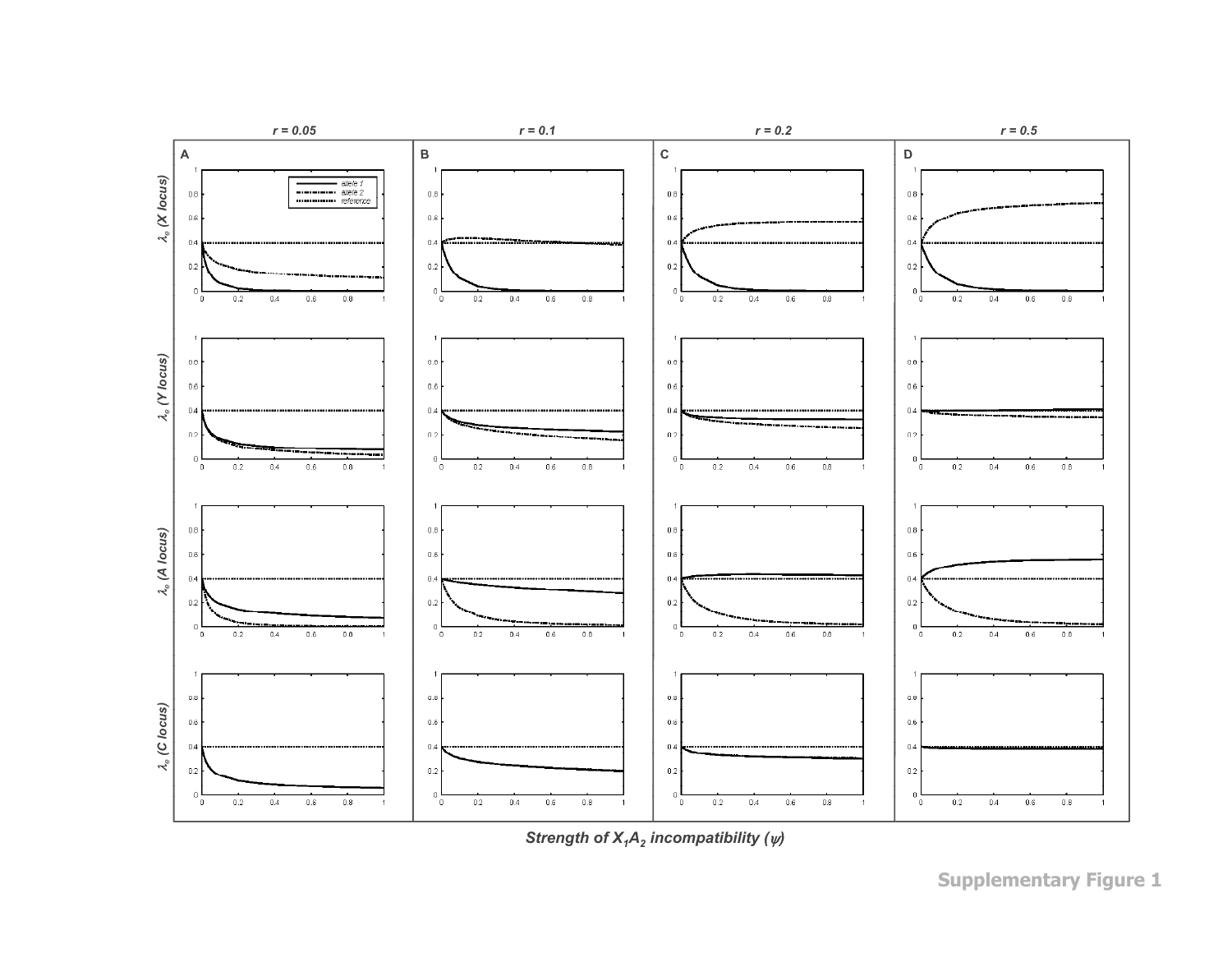![](_page_31_Figure_1.jpeg)